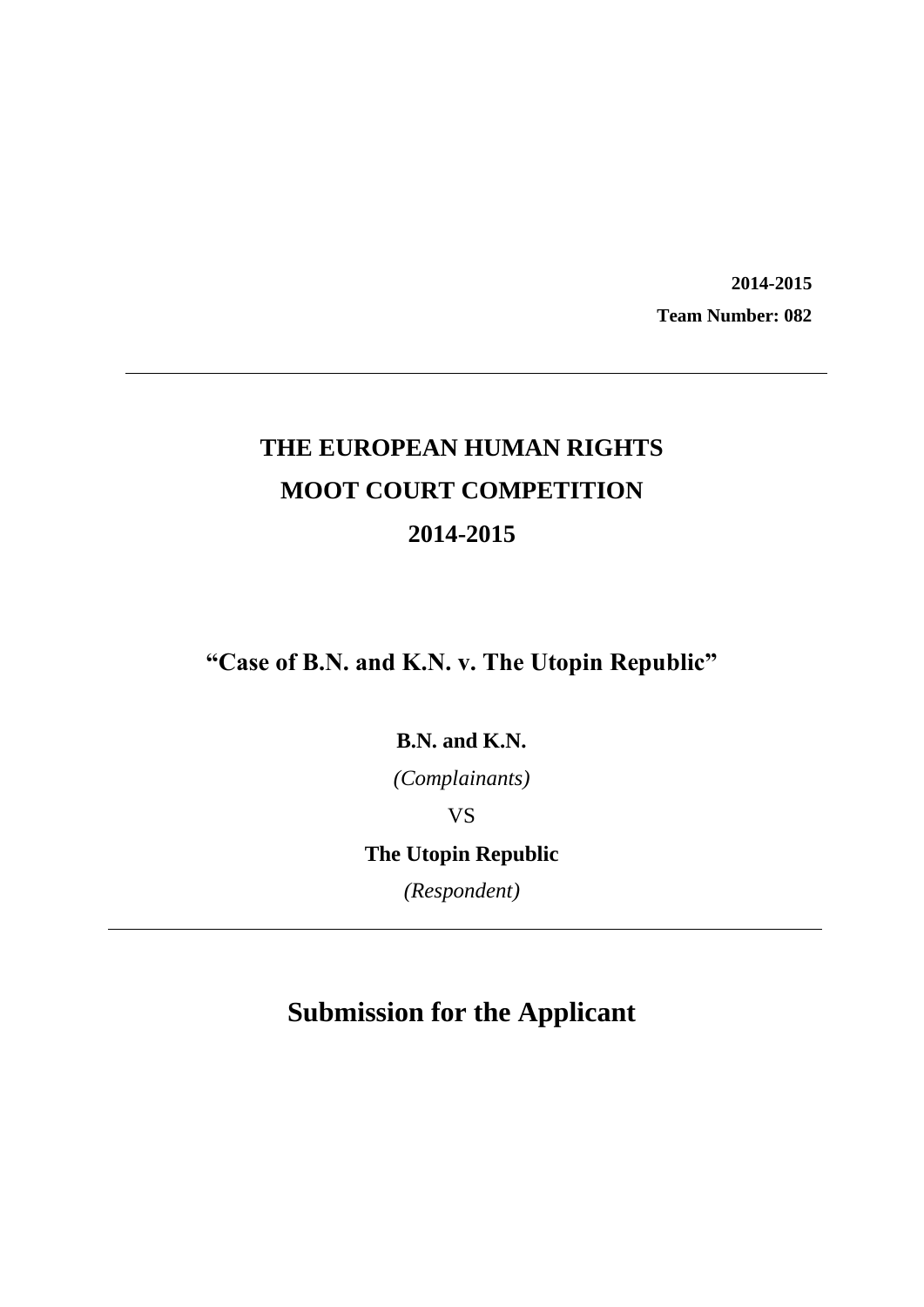# **I. TABLE OF CONTENTS 2**

| <b>II. LIST OF ABBREVIATIONS</b>                                                                        | $\overline{2}$ |
|---------------------------------------------------------------------------------------------------------|----------------|
| <b>III. LIST OF REFERENCES</b>                                                                          | 3              |
| <b>IV. SUMMARY</b>                                                                                      | 9              |
| <b>V. INTERIM MEASURES</b>                                                                              | 10             |
| <b>VI. LEGAL PLEADINGS</b>                                                                              | 10             |
| <b>VI.1.</b> Admissibility on the individual application                                                | 10             |
| <b>VI.2.1.</b> UR's violation of A. 12 in conjunction with A.14 regarding the applicants' marriage11    |                |
| <b>VI.2.2.</b> Violation of A. 8 in conjunction with A. 14 regarding the applicants' marriage or an     |                |
| alternative form of legal recognition of their de jure family life                                      | 11             |
| <b>VI.3.</b> UR's violation of K.N.'s private life under A. 8 regarding her legal guardianship          | 13             |
| <b>VI.4.1.</b> UR's arbitrary interference with B.N.'s reproductive rights under $A$ . 8§1              | 14             |
| <b>VI.4.2.</b> UR's interference cannot be justified under $A$ . 8§2                                    | 14             |
| <b>VI.5.1.</b> UR's arbitrary interference with B.N. and K.N.'s parental rights under A. 8§1 in         |                |
| conjunction with A. 14                                                                                  | 16             |
| <b>VI.5.2.</b> UR's interference cannot be justified under $A$ . 8§2                                    | 17             |
| <b>VI.5.3.</b> UR's failure to comply with the positive obligations regarding family life under $A.818$ |                |
| <b>VI.6.</b> UR's violation of B.N.'s rights under A. 6 due to the reclassification of the charge       | 19             |
| <b>VI.7.</b> Imminent risk of violation of K.N.'s right to life under A. 2                              | 19             |
|                                                                                                         |                |

## **II. List of Abbreviations**

| CM           | <b>Committee of Ministers</b>                          |
|--------------|--------------------------------------------------------|
| CoE          | Council of Europe                                      |
| CommonDH     | <b>Commissioner for Human Rights</b>                   |
| <b>CRC</b>   | Convention on the Rights of the Child                  |
| <b>ECHR</b>  | European Convention on Human Rights                    |
| <b>ECtHR</b> | European Court of Human Rights                         |
| <b>FIGO</b>  | International Federation on Gynecology and Obstetrics  |
| <b>HRC</b>   | Human Rights Council                                   |
| <b>IACHR</b> | Inter-American Court of Human Rights                   |
| <b>ICCPR</b> | International Covenant on Civil and Political Rights   |
| <b>ICPD</b>  | International Conference on Population and Development |
| <b>IGN</b>   | <b>International Guardianship Network</b>              |
| <b>IVF</b>   | In-vitro fertilisation                                 |
|              |                                                        |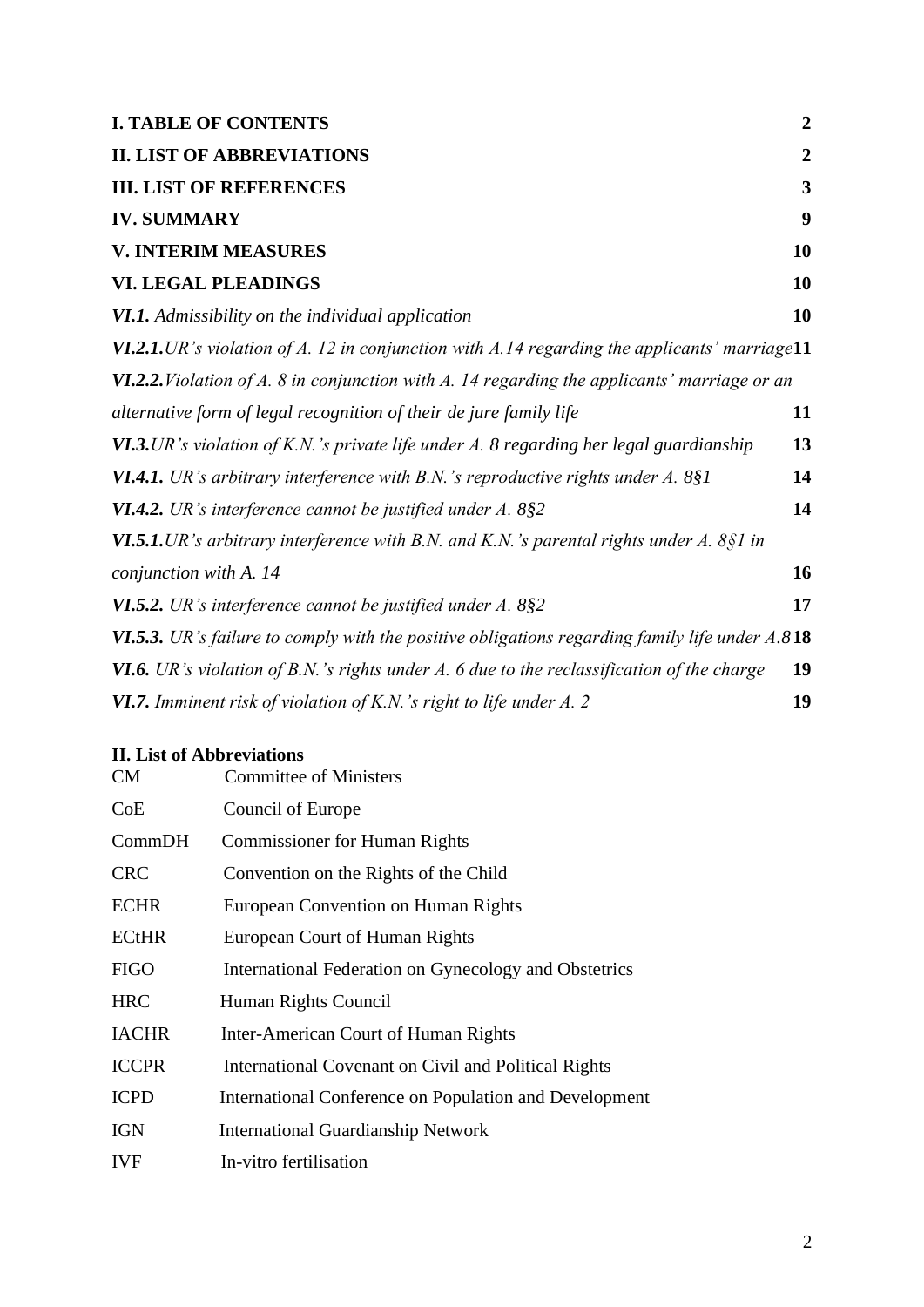| <b>MAP</b>  | <b>Medically Assisted Procreation</b>           |
|-------------|-------------------------------------------------|
| <b>NGO</b>  | Non-Governmental Organization                   |
| <b>PACE</b> | Parliamentary Assembly of the Council of Europe |
| Rec.        | Recommendation                                  |
| <b>ROPA</b> | Reception of Oocytes from Partner               |
| <b>UR</b>   | Utopin Republic                                 |

## <span id="page-2-0"></span>**III. List of References**

## *III.1. Conventions and Treaties*

- 1. Convention for the Protection of Human Right and Fundamental Freedoms, 1950, ETS 005.
- 2. International Covenant on Civil and Political Rights 1966, 999 UNTS 171 (No. I-14668).
- 3. Convention on the Rights of the Child 1990, UNTS 1577.
- 4. Convention on the Elimination of All Forms of Discrimination against Women 1979, 1249 UNTS 13 (No I-20378).
- 5. European Convention on the exercise of the children's rights 1996, CETS 160.
- 6. European Social Charter (revised) 1996, CETS 163.
- 7. Convention for the Protection of Human Rights and Dignity of the Human Being with regard to the application of Biology and Medicine: Convention on Human Rights and Biomedicine 1997, ETS No. 164.

## *III.2. Cases*

## *III.2.1. European Court of Human Rights*

- 1. *A, B and C* v. *Ireland* [GC], no. 25579/05, ECHR 2010.
- 2. *Al-Nashif* v. *Bulgaria*, no. 50963/99, 20 June 2002.
- 3. *Amuur* v. *France*, 25 June 1996-III.
- 4. *Anayo* v. *Germany*, no. 20578/07, 21 December 2010.
- 5. *Berger-Krall and Others* v. *Slovenia*, no. 14717/04, 12 June 2014.
- 6. *Berrehab* v. *the Netherlands*, 21 June 1988, Series A no. 138.
- 7. *Burden* v. *the United Kingdom* [GC], no. 13378/05, ECHR 2008.
- 8. *Burke* v. *the United Kingdom* (dec.), no. 19807/06, 11 July 2006.
- 9. *Calvelli and Ciglio* v. *Italy* [GC], no. 32967/96, ECHR 2002-I.
- 10. *CLR on behalf of Valentin Campeanu* v. *Romania* [GC], no. 47848/08, ECHR 2014.
- 11. *Chassagnou and Others* v. *France* [GC], nos. [25088/94,](http://hudoc.echr.coe.int/sites/eng/pages/search.aspx#{"appno":["25088/94"]}) [28331/95](http://hudoc.echr.coe.int/sites/eng/pages/search.aspx#{"appno":["28331/95"]}) and [28443/95,](http://hudoc.echr.coe.int/sites/eng/pages/search.aspx#{"appno":["28443/95"]}) ECHR 1999-III.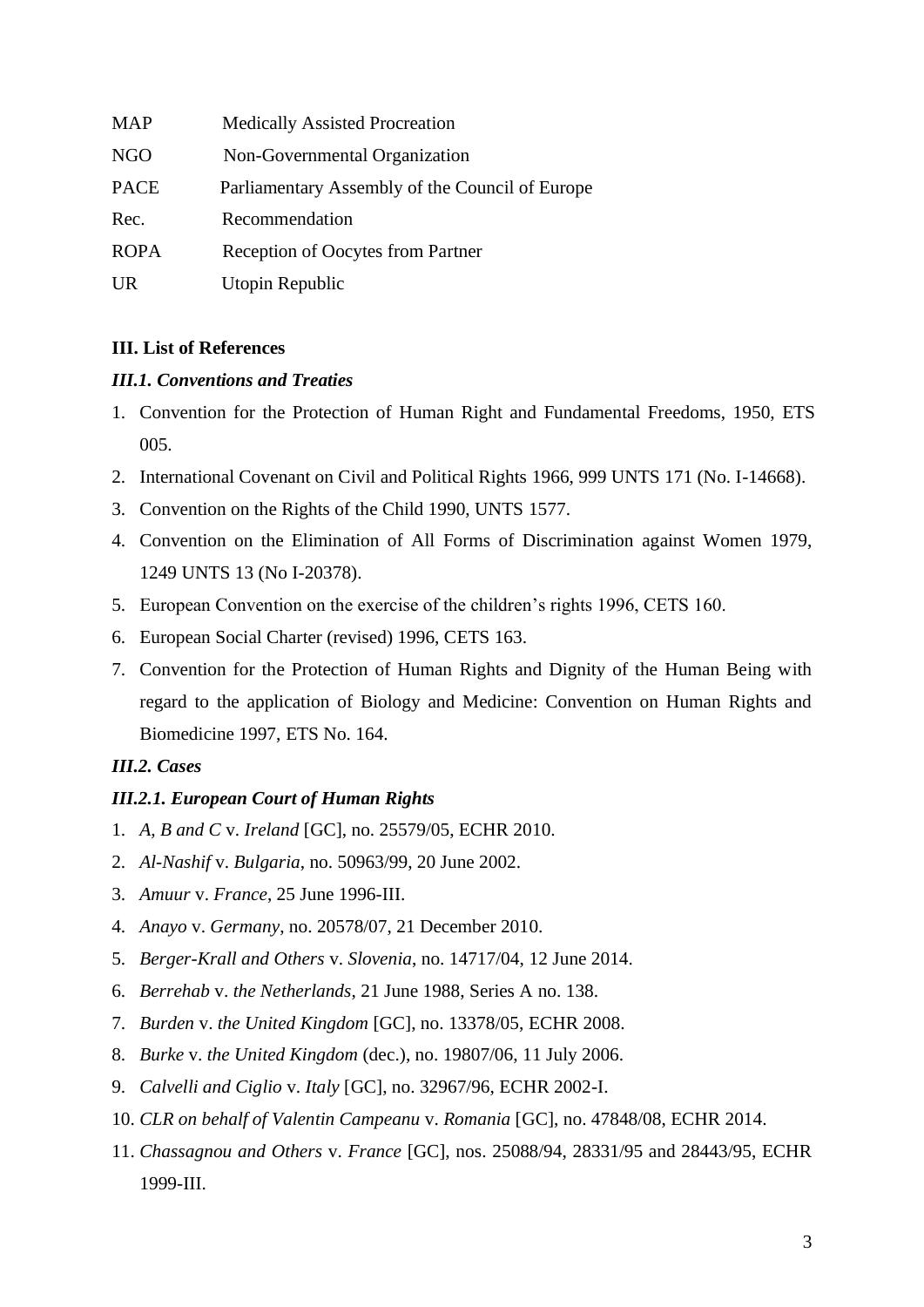- 12. *Christine Goodwin* v. *the United Kingdom* [GC], no. 28957/95, ECHR 2002-VI.
- 13. *Costa and Pavan* v. *Italy*, no. 54270/10, 28 August 2012.
- 14. *Dickson* v. *the United Kingdom* [GC], no. 44362/04, ECHR 2007-V.
- 15. *Dudgeon* v. *the United Kingdom*, 22 October 1981, Series A no. 45.
- 16. *E.B.* v. *France* [GC], no. 43546/02, 22 January 2008.
- 17. *El Mentouf* v. France, no. 28334/08, 22 April 2014.
- 18. *Emonet and Others* v. *Switzerland*, no. 39051/03, 13 December 2007.
- 19. *Eski* v. *Austria*, no. 21949/03, 25 January 2007.
- 20. *Evans* v. *the United Kingdom* [GC], no. 6339/05, ECHR 2007-I.
- 21. *Fernández Martínez* v. *Spain* [GC], no. 56030/07, ECHR 2014.
- 22. *Fitt* v. *the United Kingdom* [GC], no. 29777/96, ECHR 2000-II.
- 23. *Frasik* v. *Poland*, no. 22933/02, ECHR 2010.
- 24. *Gas and Dubois* v. *France*, no. 25951/07, ECHR 2012.
- 25. *Giuran* v. *Romania*, no. 24360/04, ECHR 2011.
- 26. *Gorraiz Lizarraga and Others* v. *Spain*, no. 62543/00, ECHR 2004-III.
- 27. *Grande Stevens and Others* v. Italy, nos. 18640/10, 18647/10, 18663/10, 18668/10 and 18698/10, 04 March 2014.
- 28. *Hämäläinen* v. *Finland* [GC], no. 37359/09, ECHR 2014.
- 29. *Handyside* v. *the United* Kingdom, 7 December 1976, Series A no. 24.
- 30. *Harroudj* v. *France*, no. 43631/09, 04 October 2012.
- 31. *Haxhia* v. *Albania*, no. 29861/03, 08 October 2013.
- 32. *Hussin* v. *Belgium* (dec.), no. 70807/01, 06 May 2004.
- 33. *I.B.* v. *Greece*, no. 552/10, ECHR 2013.
- 34. *Ilhan* v. *Turkey* [GC], no. 22277/93, ECHR 2000-VII.
- 35. *Jeunesse* v. *the Netherlands* [GC], no. 12738/10, 03 October 2014.
- 36. *Jaremowicz* v. *Poland*, no. 24023/03, 5 January 2010.
- 37. *J.M.* v. *the United Kingdom*, no. 37060/06, 28 September 2010.
- 38. *Johansen* v. *Norway*, no. 17383/90, 07 August 1996-III.
- 39. *Johnston and Others* v. *Ireland*, 18 December 1986, Series A no. 112.
- 40. *K. and T. v. Finland* [GC], no. 25702/94, ECHR 2001-VII.
- 41. *K.A.B.* v. *Spain*, no. 59819/08, 10 April 2012.
- 42. *Karner* v. *Austria*, no. 40016/98, ECHR 2003-IX.
- 43. *Keegan* v. *Ireland,* 26 May 1994, Series A no. 290.
- 44. *Knecht* v. *Romania*, no. 10048/10, 02 October 2012.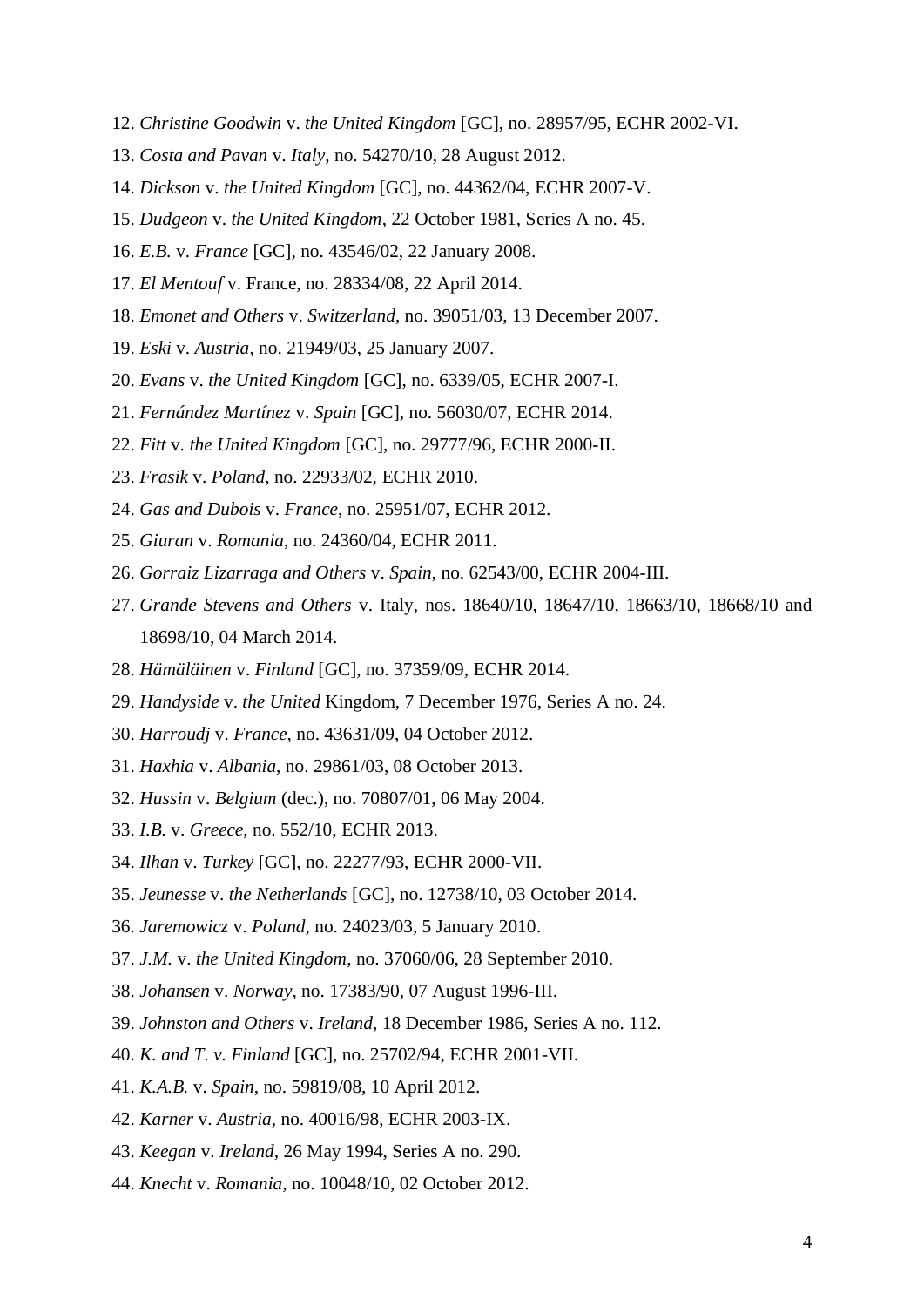- 45. *Korosidou* v. *Greece*, no. 9957/08, 10 February 2011.
- 46. *Kozak* v. *Poland*, no. 13102, 2 March 2010.
- 47. *Kroon and Others* v. *the Netherlands,* 27 October 1994, Series A no.297-C.
- 48. *Kruslin* v. *France*, 24 April 1990, Series A no. 176-A.
- 49. *L.* v. *the Netherlands*, no. 45582/99, ECHR 2004-IV.
- 50. *Marckx* v. *Belgium*, 13 June 1979, Series A no. 31.
- 51. *Margareta and Roger Andersson* v. *Sweden*, 25 February 1992, Series A no. 226-A.
- 52. *Maskhadova and Others* v. *Russia*, no. 18071/05, 06 June 2013.
- 53. *Mazurek* v. France, no. 34406/97, ECHR 2000-II.
- 54. *Mennesson* v. *France*, no. 65192/11, ECHR 2014.
- 55. *Michaud* v. *France*, no.12323/11, ECHR 2012.
- 56. *Miraux* v. *France*, no. 73529/01, 26 September 2006.
- 57. *M.K.* v. *France*, no. 19522/09, 18 April 2013.
- 58. *Muñoz Díaz* v. *Spain*, no. 49151/07, ECHR 2009.
- 59. *Negrepontis-Giannisis* v. *Greece*, no. 56759/08, 05 December 2013.
- 60. *Nuutinen* v. *Finland*, no. 32842/96, ECHR 2000-VIII.
- 61. *Nylund* v. *Finland* (dec.), no. 27110/95, ECHR 1999-VI.
- 62. *O' Donoghue and Others v. the United Kingdom*, no. 34848/07, ECHR 2010.
- 63. *P.B. and J.S.* v. *Austria*, no. 18984/02, 22 July 2010.
- 64. *Pelissier and Sassi* v. *France* [GC], no. 25444/94, ECHR1999-II.
- 65. *Pretty* v. *the United Kingdom*, no. 2346/02, ECHR 2002-III.
- 66. *Sahin* v. *Germany* [GC], no. 30943/96, ECHR 2003-VIII.
- 67. *Salgueiro da Silva Mouta* v. *Portugal*, no. 33290/96, ECHR 1999-IX.
- 68. *Schalk and Kopf* v. *Austria*, no. 30141/04, ECHR 2010.
- 69. *S. and Marper* v. *the United Kingdom* [GC], nos. 30562/04 and 30566/04, ECHR 2008.
- 70. *Schüth* v. *Germany*, no. 1620/03, ECHR 2010.
- 71. *Şerife Yiğit* v. *Turkey* [GC], no. 3976/05, 02 November 2010.
- 72. *S.H. and Others* v. *Austria* [GC], no. 57813/00, ECHR 2011.
- 73. *Sindicatul "Pastorul Cel Bun"* v. *Romania* [GC], no. 2330/09, ECHR 2013.
- 74. *Taşkın and Others* v. *Turkey*, no. 46117/99, ECHR 2004-X.
- 75. The Sunday Times v. *the United Kingdom (no 1)*, 26 April 1979, Series A no. 30.
- 76. *Thlimmenos* v. *Greece* [GC], no. 34369/97, ECHR 2000-IV.
- 77. *Tocarenco* v. *the Republic of Moldova*, no. 769/13, 04 November 2014.
- 78. *T.P. and K.M.* v. *the United Kingdom* [GC], no. 28945/95, ECHR 2001-V.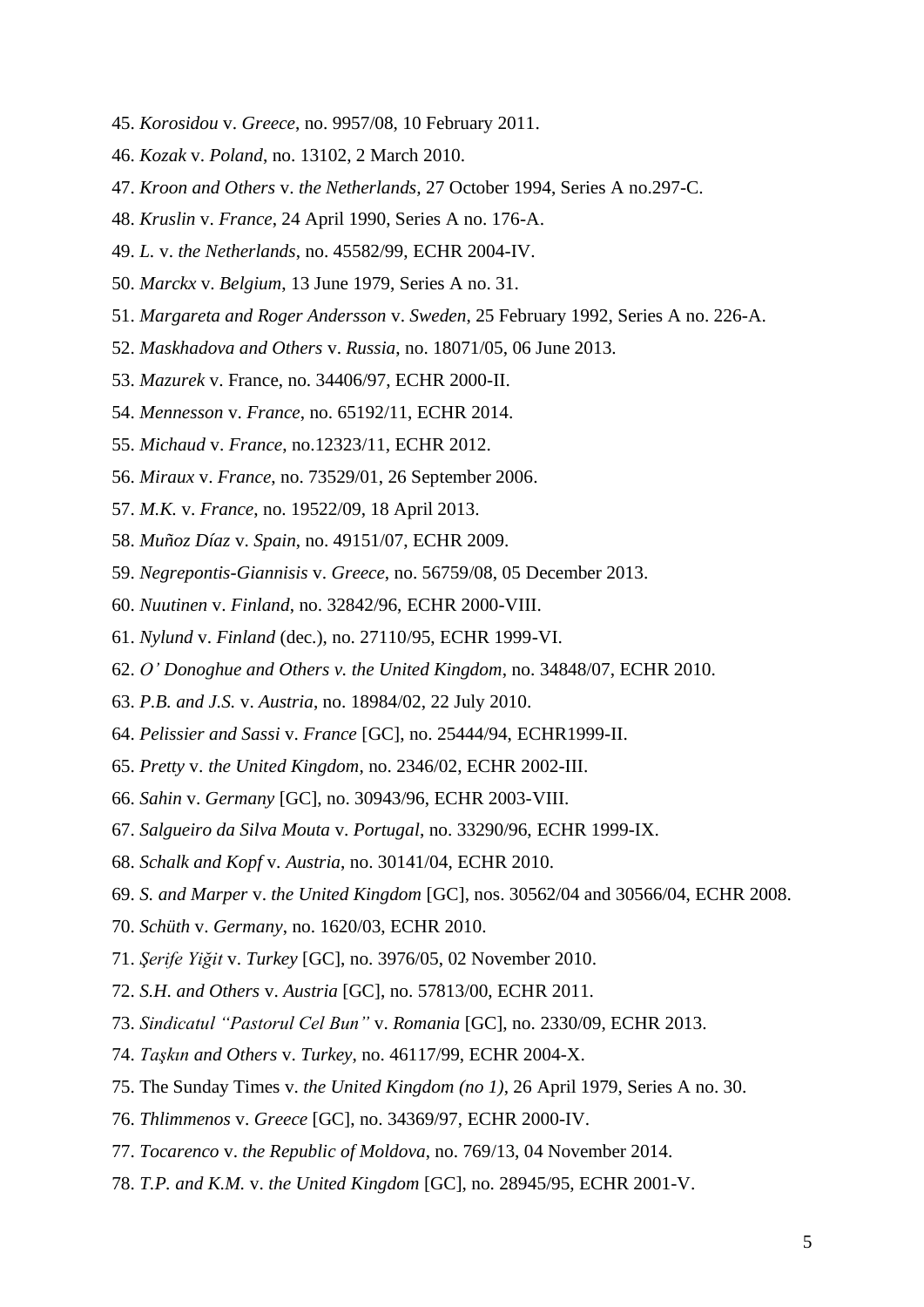- 79. *Vallianatos and Others* v. *Greece* [GC], no. 29381/09 and 32684/09, ECHR 2013.
- 80. *V.K.* v. *Croatia*, no. 38380/08, 27 November 2012.
- 81. *Wagner and J.M.W.L.* v. *Luxembourg*, no. 76240/01, 28 June 2007.
- 82. *Winterstein and Others* v. *France*, no. 27013/07, 17 October 2013.
- 83. *X. and Others* v. *Austria* [GC], no. 19010/07, ECHR 2013.
- 84. *X, Y and Z* v. *the United Kingdom* [GC], 22 April 1997-II.
- 85. *Yordanova and Others* v. *Bulgaria*, no. 25446/06, 24 April 2012.
- 86. *Zehentner* v. *Austria*, no. 20082/02, 16 July 2009.

#### *III.2.3. Interamerican Court of Human Rights*

- 1. *Artavia Murillo and Others* v. *Costa Rica*, no. 12.361, judgment of 28 November 2012.
- 2. *Atala Riffo and daughters* v. *Chile*, no. 12*.*502, judgment of 24 February 2012.

## *III.3. Secondary Sources*

#### *III.3.1. Bibliography*

- 1. Arai, Yutaka, The Margin of Appreciation Doctrine in the Jurisprudence of Article 8 of the ECHR, 16 (1) Netherlands Quarterly of Human Rights 1998, pp. 41-61.
- 2. CoE, Guide on the decision-making process regarding medical treatment in end-of-life situations, 2014.
- 3. Gallo, Daniele/ Paladini, Luca/ Pustorino, Pietro, Same-sex couples before national, supranational and international jurisdictions, 1st edition, Springer, 2014.
- 4. Grigolo, Michele, Sexualities and the ECHR: Introducing the universal sexual legal subject, 14 (5) European Journal of Int'l Law 2003, pp. 1023-1044.
- 5. Harris, D. J./ O'Boyle, M./Bates, E. P./Buckley, C. M., Law of the ECHR, 3rd edition, Oxford University Press, 2014.
- 6. Hayden, Corrinne P., Gender, Genetics and Generation: Reformulating Biology in Lesbian Kinship, 10 (1) Cultural Anthropology 1995, p. 41-63.
- 7. Hodson, Loveday, A marriage by any other name? *Schalk and Kopf v. Austria*, 11 (1) Human Rights Law Review 2011, pp. 170-179.
- 8. Hodson, Loveday, Ties that Bind: Towards a child centered approach to lesbian Gay Bisexual and Transgender Families under the ECHR, International Journal of Children's Rights 20 (2012) 501-522.
- 9. Holland, Stephen/ Kitzinger, Celia/ Kitzinger, Jenny, Death treatment decisions and the permanent vegetative state evidence from families and experts, 17 (3) Medicine, Health Care and Philosophy 2014, pp. 413-423.
- 10. Leach, Philip, Taking a case to the ECtHR, Oxford University Press, 2005.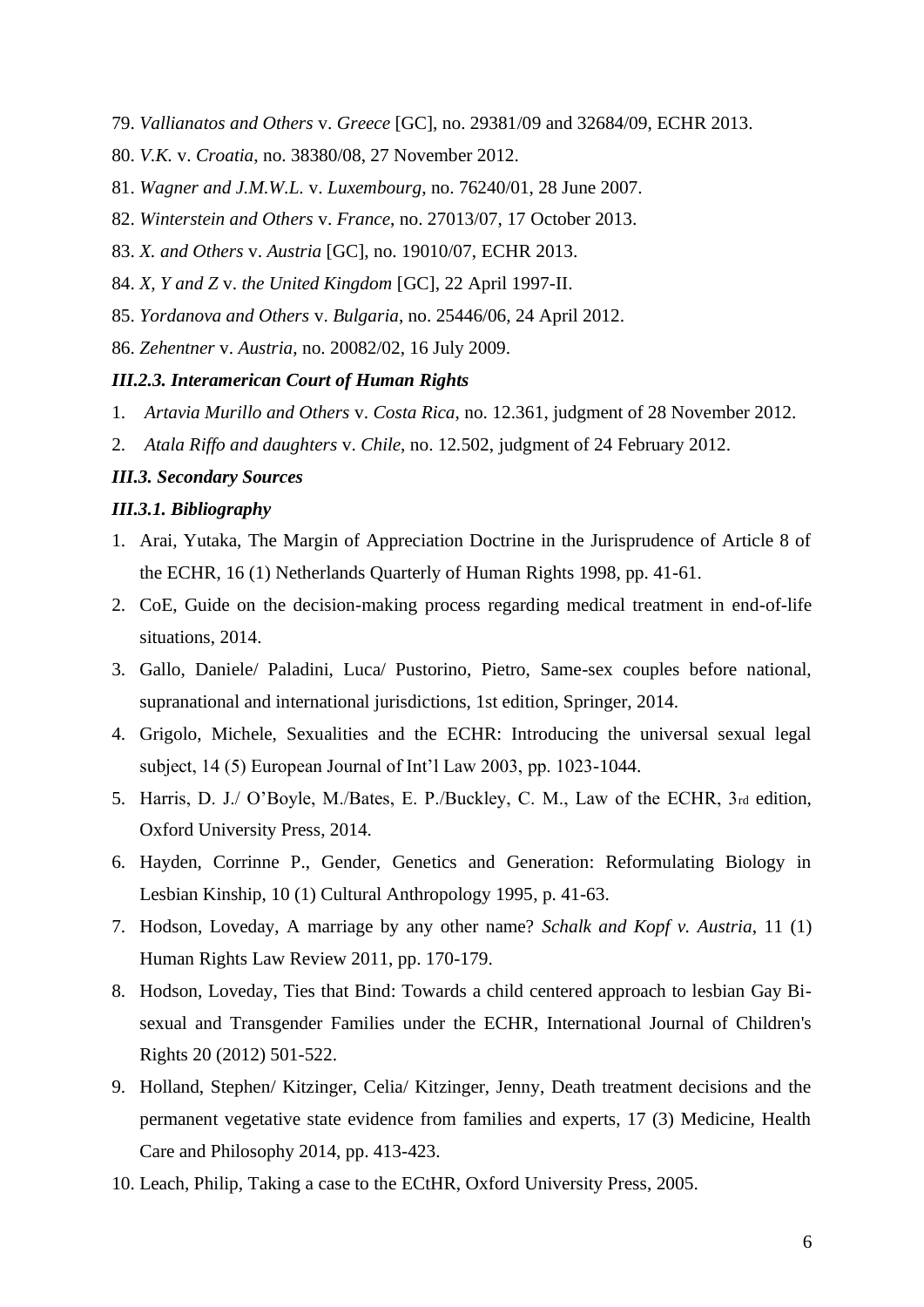- 11. Marina, S./ Marina, D./ Marina, F/ Fosas, N/ Galiana, N./ Jove, I, Sharing motherhood: biological lesbian co-mothers, a new IVF indication 25 (4) Human Reproduction 2010, pp. 938-941.
- 12. Pettiti, Louis-Edmond/ Decaux, Emmanuel/ Imbert, Pierre-Henri (sdd), La Convention Européenne des droits de l'homme, Commentaire article par article, 2eme édition, Economica, 1999.
- 13. Rob, George, Civil partnerships, sexual orientation and family life, 73 (2) The Cambridge Law Journal, 2014, pp. 260-263.
- 14. Robertson, John A., Precommitment Issues in Bioethics, 81 (7) Texas Law Review 2003, pp. 1849-1876.
- 15. Scherpe, Jens M., The legal recognition of same-sex couples in Europe and the role of the ECtHR, 10 The Equal Trust Review 2013, pp. 83-96.
- 16. Shultz, Marjorie, Maguire, Reproductive Technology and Intent-Based Parenthood: An opportunity for Gender Neutrality, 297 Wisconsin Law Review, 1990, pp. 297-398.
- 17. Then, Shih-Ning, Evolution and Innovation in Guardianship Laws: Assisted Decision-Making, 35 (133) Sydney Law Review 2013, pp. 133-166.
- 18. Trechsel, Stefan, Human Rights in criminal proceedings, Oxford University Press, 2005.
- 19. Trispiotis, Ilias, Discrimination and civil partnerships: taking 'legal' out of legal recognition, 14 (2) Human Rights Law Review 2014, pp. 343-358.
- 20. Yourow, Howard Charles, The margin of appreciation doctrine in the dynamics of the ECtHR Jurisprudence, Martinus Nijhoff Publishers, 1996.
- 21. Vaigė, Laima, The problematics of recognition of same-sex marriages originating from member states according to the EU legal regulation, 4 (2) Societal Studies, 2012, pp. 755- 775.
- 22. Van Bueren, Geraldine, Child Rights in Europe: Convergence and Divergence in Judicial Protection, CoE Publishing, 2007.
- 23. Van Dijk, Pieter/ Van Hoof, Fried/ Van Rijn, Arjen/ Zwaak, Leo, Theory and practice of the ECHR, 4th edition, Intersentia, 2006.
- 24. Zwart, Tom, The Admissibility of Human Rights Petitions, Martinus Nijhoff Publishers, 1994.

### *III.3.2. Miscellanea*

1. CoE, CM/Rec. (1999) 4, Recommendation on principles concerning the legal protection of incapable adults.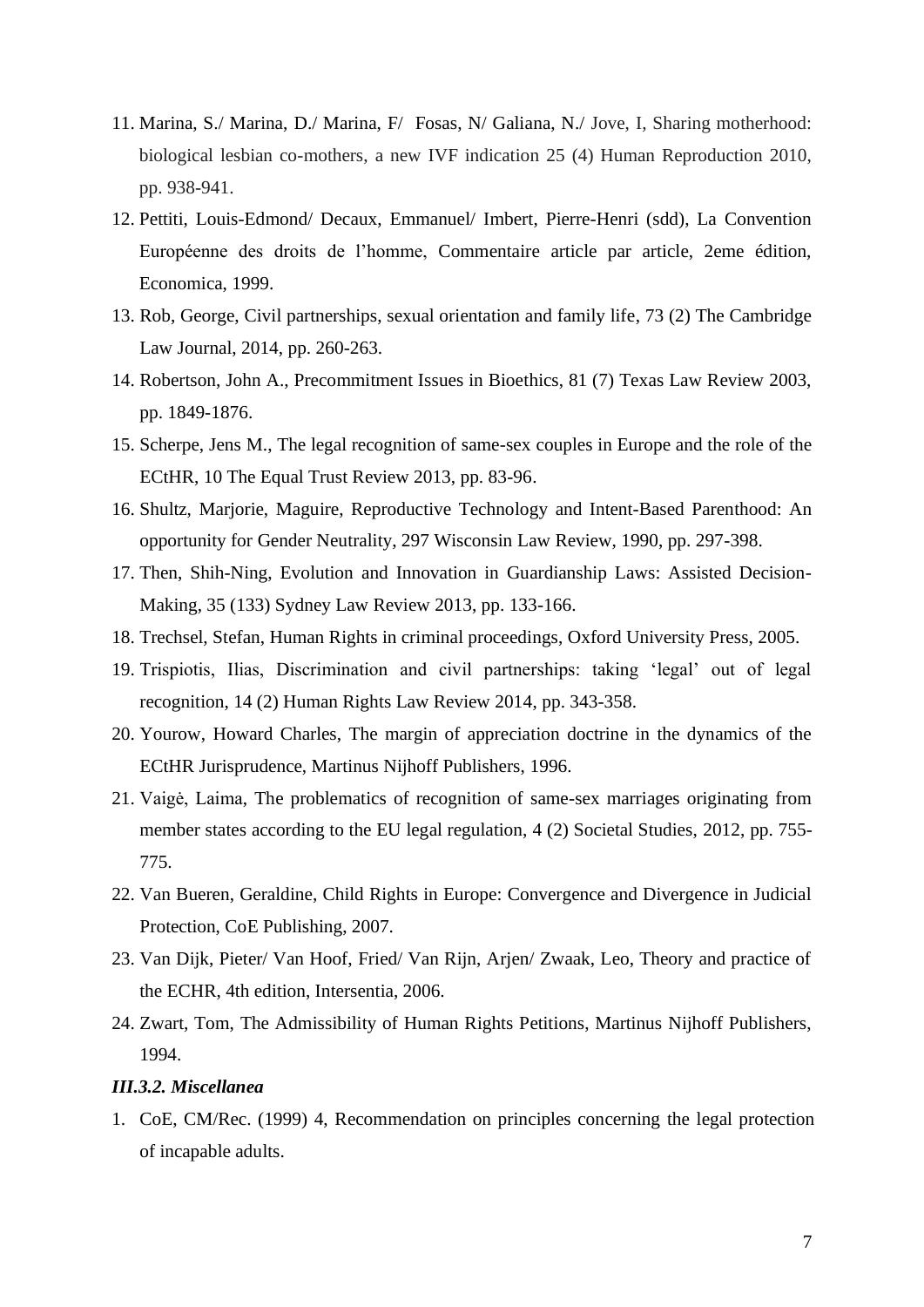- 2. CoE, CM/Rec. (2010) 5, Recommendation to member states on measures to combat discrimination on grounds of sexual orientation or gender identity.
- 3. CoE CM (2011) 171, Strategy for the Rights of the Child.
- 4. CoE, CommDH (2012) 2, Who Gets to Decide? Right to legal capacity for persons with intellectual and psychosocial disabilities.
- 5. CoE, Discrimination on the grounds of sexual orientation and gender identity in Europe, 2011.
- 6. CoE, Explanatory Report on the Convention of Human Rights and Biomedicine, 1996.
- 7. CoE, PACE/Rec. (2000) 1474, Situation of lesbians and gays in CoE member states.
- 8. CoE, PACE/Rec. (1999) 1418, Protection of the human rights and dignity of the terminally ill and the dying.
- 9. CoE, PACE/Res. (2010) 1728, Discrimination on the basis of sexual orientation and gender identity.
- 10. CoE, PACE/Res. (2012) 1859, Protecting human rights and dignity by taking into account previously expressed wishes of patients.
- 11. CoE, Research Report, The new admissibility criterion under A. 35§3 (b) of the Convention: case-law principles two years on, 2012.
- 12. CoE, Steering Committee for Human Rights, Meeting the needs of children/ Building a Europe for and with children: Towards a strategy for 2009-2011, (2008).
- 13. European Commissioner for Human Rights, Report on the application no. 11095/84, *W v. the United Kingdom*, 1989.
- 14. FIGO, Ethical issues in Obstetrics and Gynecology, 2012.
- 15. International Guardianship Association, Yokohama Declaration, 2010.
- 16. ILGA-Europe, Annual Review of the Human Rights Situation of LGBTI in Europe, 2014.
- 17. National Guardianship Association, Standards of Practice available at NGA website accessed on 22.11.2014 [http://www.guardianship.org/guardianship\\_standards.htm.](http://www.guardianship.org/guardianship_standards.htm)
- 18. UN, General Comment No.14 on the right of the child to have his or her best interest taken as a primary consideration, 2013.
- 19. UN/ICPD, Report of the International Conference on Population and Development, 1994.
- 20. UNHRC, Discriminatory laws and practices and acts of violence against individuals based on their sexual orientation and gender identity, A/HRC/19/41, 2011.
- 21. UNESCO Universal Declaration on Bioethics and Human Rights, 2005.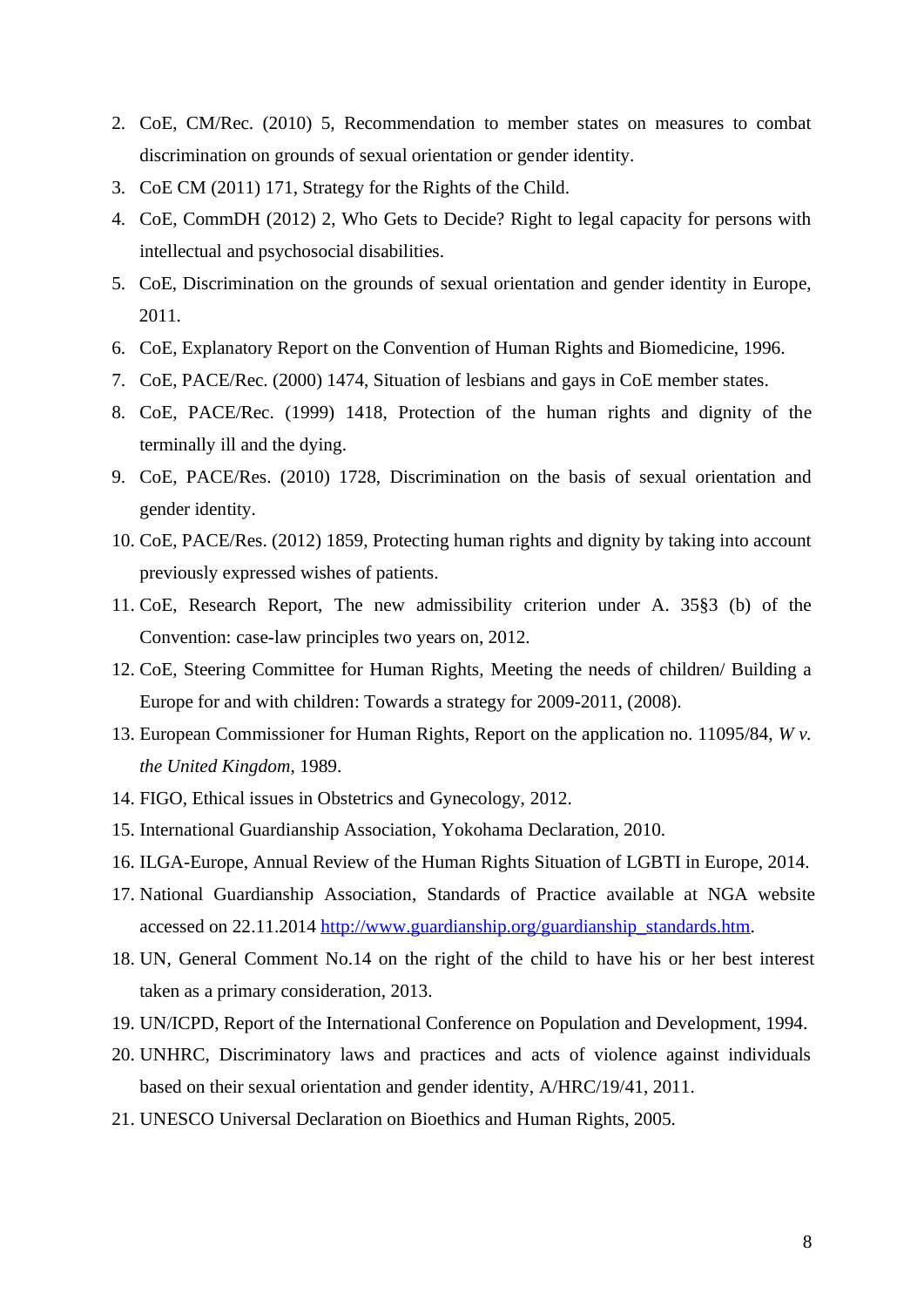#### <span id="page-8-0"></span>**IV. Summary**

- B.N., a Foretian national, and K.N., a Utopin national, are a lesbian couple, married in Foretia and living in the UR, where their marriage cannot be legally recognized. The couple decided to have a child through MAP, following IVF of K.N's eggs with donor sperm. However, a road accident postponed their plans for the implantation of the fertilised eggs into B.N.. K.N. was put on life support, while her parents, in her name, filed for a motion for the destruction of K.N.'s eggs. B.N. contested the parents' authority and successfully filed for an injunction to stay the execution of the order. Eventually, the eggs could not be destroyed, because they were no longer in the clinic's possession. The parents, accused B.N. of theft but she was found innocent for proceeding with the implantation in the absence of an enforceable decision and upon K.N.'s previous consent. However, the Court of Appeal on April 2014 condemned B.N. for disrespecting the court's order. B.N. gave birth to twins, the maternity of whom was challenged by K.N.'s parents. B.N. contested the parents' authority and asked to be awarded K.N.'s legal guardianship, as a spouse. The court granted B.N.'s request for maternity but dismissed the one for guardianship of K.N.. Meanwhile, K.N.'s parents blocked B.N.'s access to her partner's income and initiated proceedings to evict her and the children from K.N.'s apartment. The Supreme Court on July 2014 recognized K.N. as the mother of the twins while ordering their guardianship to remain with B.N. until K.N.'s recovery. The guardianship of K.N. was to remain with the parents. In this context they prohibited B.N.'s access to K.N's hospital room and requested for a medical report on their daughter's condition, which stated that there were no chances of recovery and life support should be withdrawn based on family's consent. On August 2014, B.N. submitted an application to ECtHR both in hers and K.N.'s name arguing that the UR violated:
- A. 12 and A. 8 in conjunction with A. 14 of the ECHR, since the U.R. refused to recognise the applicants' valid marriage conducted in Foretia.
- A. 8 of the ECHR, as the applicants' rights to private and family life have been severely affected.
- A. 6§§1 and 3 of the ECHR, since the domestic Court of Appeal at the criminal proceedings abruptly reclassified B.N.'s charge.
- A. 2 of the ECHR, as K.N. can be withdrawn from life support according to U.R.'s law.
- Due to this imminent threat, the applicants request interim measures to maintain K.N. on life support.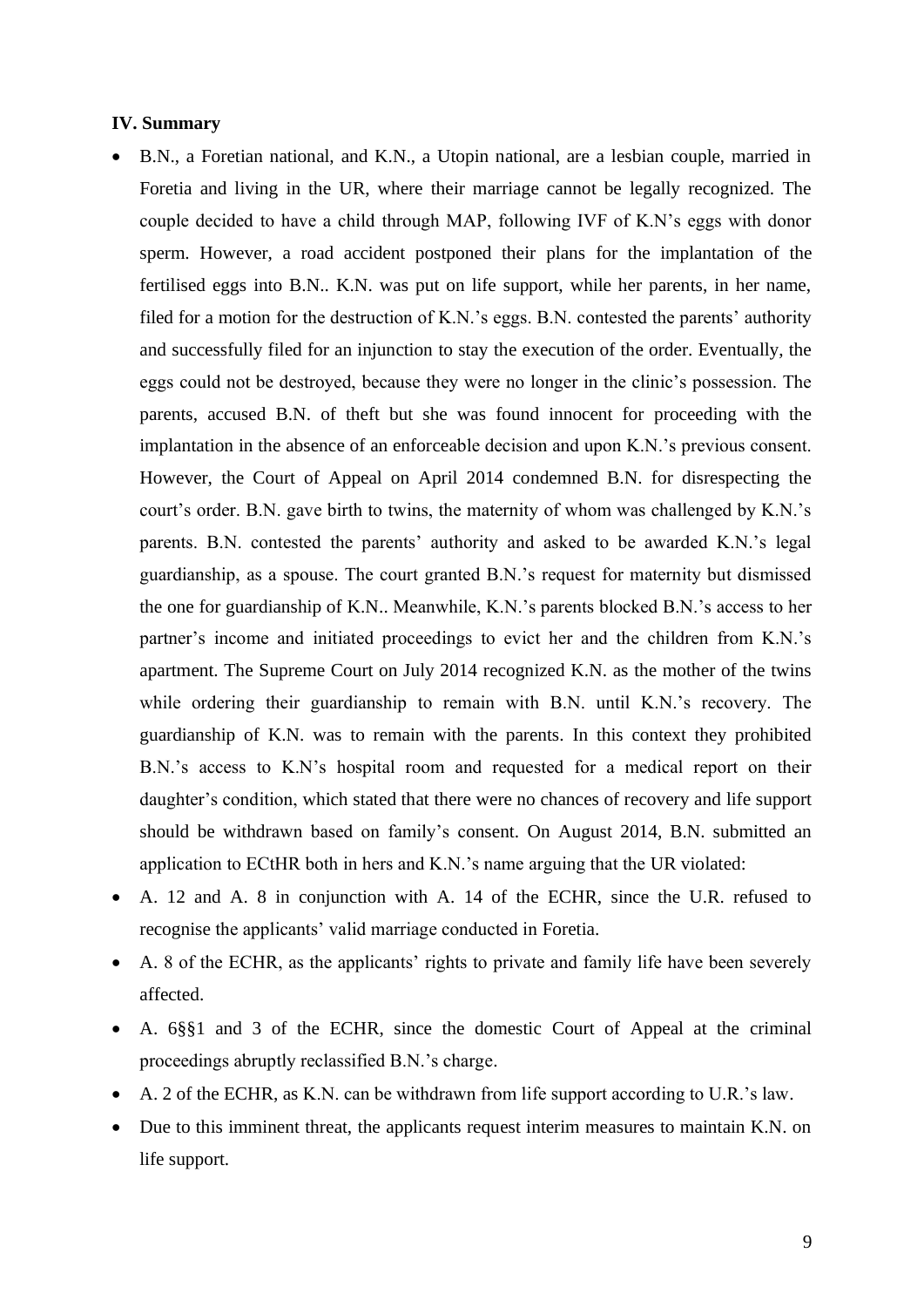#### <span id="page-9-0"></span>**V. Interim Measures**

K.N. following a road accident of 20 November 2012 was put on life support. In July 2014 she was declared as being in a permanent vegetative state. On 14 August 2014, K.N.'s parents, acting as her legal guardians, requested a medical report on K.N.'s condition. The report stated that K.N. had no chances of recovery and according to national law, life support can be withdrawn solely after her parents' consent. By virtue of Rule 39 of the Rules of the Court, the applicants ask to the Court to order the UR authorities to maintain K.N. on life support until the decision on the merits of the case, for there is imminent risk of irreparable harm to K.N.'s rights, namely her right to life (A. 2) and her right to private life (A. 8).

#### <span id="page-9-1"></span>**VI. Legal Pleadings**

#### <span id="page-9-2"></span>*VI.1. Admissibility on the individual application*

The UR infringed upon the applicants' rights to respect for their private and family life by convicting B.N. for proceeding with the lawful implantation of K.N.'s fertilized eggs, by negating their status as spouses and parents of their children and by recognising K.N's parents as her legal guardians. B.N.'s right to a fair trial was violated by the reclassification of the charges at the criminal proceedings and she was also order to pay a fine and damages of 15.000 euro. Hence, the applicants are direct victims,<sup>1</sup> who were placed in a precarious situation having suffered both non-pecuniary and pecuniary significant disadvantage.<sup>2</sup> Moreover, K.N.' life is endangered by the law that allows withdrawal of life support of PVS patients and as she is imminently threatened by the steps prescribed by this law and taken by her parents, she is a victim.<sup>3</sup> She has the right to lodge an application through B.N. who, as her spouse and life partner, is the most qualified person to represent her before the Court due to her vulnerable medical state.<sup>4</sup> B.N. gave a power of attorney to the NGO, which also represents K.N. in the present case under tacit authorisation.<sup>5</sup> The applicants, focusing on the delicate aspects of their family life with the children, as well as K.N.'s vulnerable medical position and popularity as an artist, requested for anonymity.<sup>6</sup> Finally, the application was lodged within the six-month time limit from the date on which the final decisions of  $30<sub>th</sub>$ December 2013 by the Court of Appeal and 30th July by the Supreme Court were taken; hence all the criteria regarding its admissibility are fulfilled.

<sup>1</sup> *Gorraiz Lizarraga a. o.* v. *Spain*, §§35; *Amuur* v. *France,* §36; ECHR, A. 34.

<sup>2</sup> *Giuran* v. *Romania*, §18; *Zehentner* v. *Austria*, §93; ECHR, A. 35§3(b); CoE, Research Report, (2012), p. 5.

<sup>3</sup> *Michaud* v. *France*, §51.

<sup>4</sup> *CLR on behalf of Valentin Campeanu* v. *Romania* [GC], §§102, 103, 151; *Ilhan* v. *Turkey* [GC], §55; ECHR, Rules of the Court 36§1; Leach (2005), p. 119.

<sup>5</sup> Zwart (1994), p. 79.

<sup>6</sup> ECHR, Rules of the Court 47§4, 33§3; *Sindicatul "Pastorul Cel Bun"* v. *Romania* [GC], §§70, 72.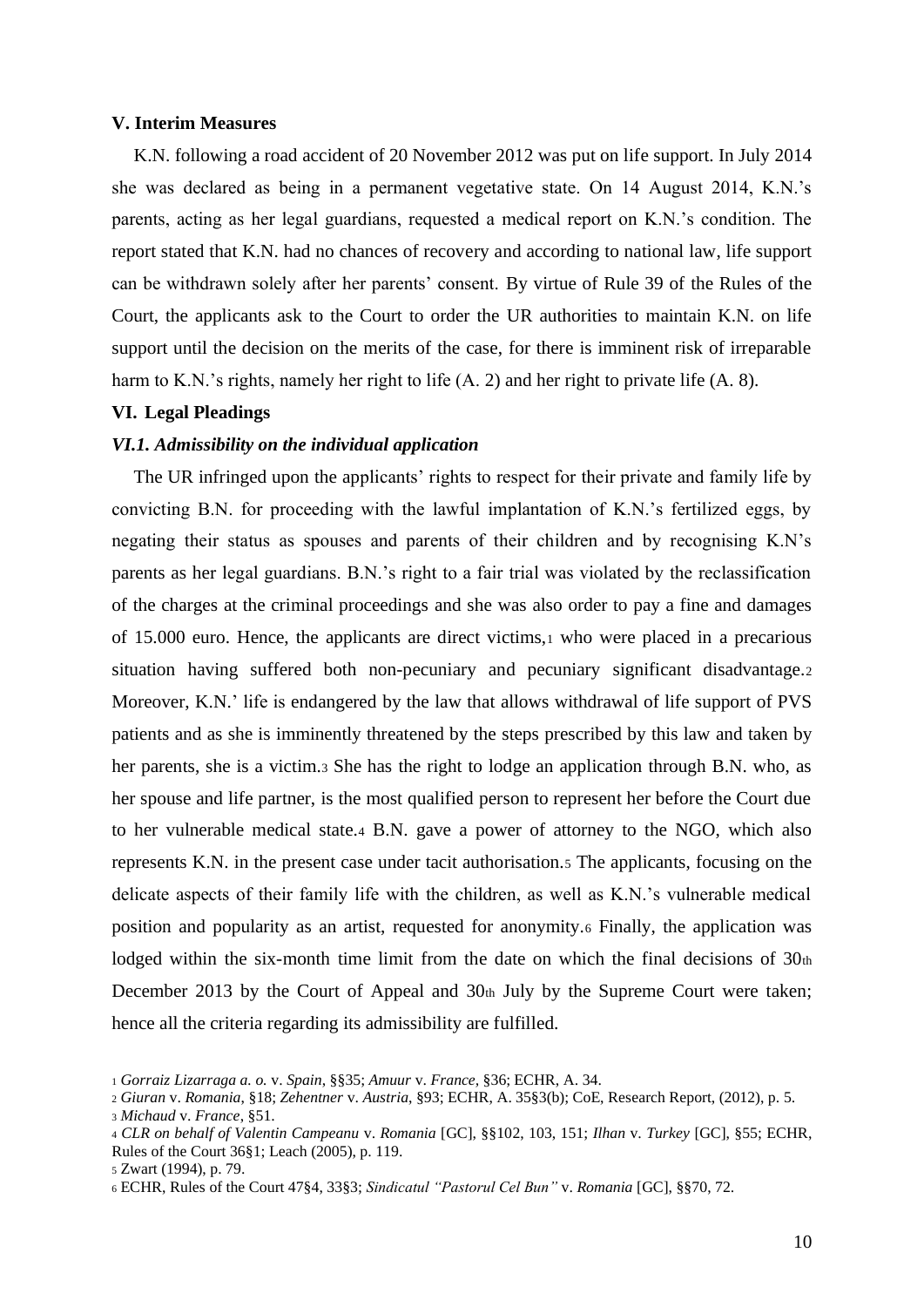#### <span id="page-10-0"></span>*VI.2.1.UR's violation of A. 12 in conjunction with A.14 regarding the applicants' marriage*

The UR did not recognise the validity of the applicants' marriage under Foretian law, due to the fact that the UR law considers marriage to be between a man and a woman. This refusal amounts to a violation of applicants' rights under A. 12 in conjunction with A. 14. Initially, A. 12 secured the fundamental right of a man and a woman to marry and found a family.7 Gradually, voices were raised for its application to homosexual coupless and nowadays, it is accepted that the right to marry should not be defined by purely biological criteria nor be limited to heterosexual couples.<sup>9</sup> It is true that both the UR and Foretia enjoy in their territory a certain margin of appreciation concerning the institutionalisation of marriage and its scope.<sup>10</sup> However, the UR negated the applicants' right to marry which was accorded to them by Foretia, simply on the grounds that they were homosexuals, and consequently nullified the protection afforded by the ECHR, restricting it to such an extent that the very essence of their right was impaired.<sup>11</sup>

In addition, their right to found a family, as protected under A. 12 was also violated. The applicants exercised this right by using MAP and specifically a common IVF technique among lesbians, called ROPA,<sup>12</sup> which actively engages both women in the process of founding a family by impregnating one spouse with the fertilised eggs of the other spouse. However, the UR convicted B.N. for proceeding with the lawful implantation of her spouse's fertilised eggs. This interference was arbitrary, since both spouses jointly decided to found a family with the use of MAP. Therefore, ignoring B.N.'s and K.N.'s marriage solely based on their sexual orientation, and considering that there was no link between them, the UR nullified disproportionately and without weighty justification<sup>13</sup> their *status* acquired in Foretia as a married couple. Their right to marry exercised in Foretia and consequently their right to found a family under A. 12 in conjunction with A. 14 was violated.<sup>14</sup>

# <span id="page-10-1"></span>*VI.2.2.Violation of A. 8 in conjunction with A. 14 regarding the applicants' marriage or an alternative form of legal recognition of their de jure family life*

Even if A. 12 is found to be inapplicable, the UR's refusal to recognise the status acquired in Foretia constitutes a grave interference with the applicants' family life under A. 8.<sup>15</sup> In

<sup>7</sup> *Emonet a. o.* v. *Switzerland*, §90.

<sup>8</sup> Commission report on *W.* v. *the UK*, (Mr. H.G. Schermers dissenting).

<sup>9</sup> *Christine Goodwin* v. *the UK* [GC], §100; *Schalk and Kopf* v. *Austria*, §61; Hodson (2011), p. 173.

<sup>10</sup> *O' Donoghue a. o.* v. *the UK*, §83; *Jaremowicz* v. *Poland*, §49; *Frasik* v. *Poland*, §89.

<sup>11</sup> *V.K.* v. *Croatia*, §98; *Muñoz Díaz* v. *Spain,* §78; Grigolo (2003), p. 1035.

<sup>12</sup> Marina, Marina, Marina, Fosas, Galiana and Jove (2010), pp. 938-939.

<sup>13</sup> *J.M*. v. *the UK*, §54; *E.B.* v. *France* [GC], §91; *Salgueiro da Silva Mouta* v. *Portugal*, §29.

<sup>14</sup> Harris, O'Boyle and Warbrick (2014), pp. 754, 760.

<sup>15</sup> *Vallianatos a. o.* v. *Greece* [GC], §73; *P.B. and J.S.* v. *Austria*, §30; *Schalk and Kopf* v. *Austria*, §94.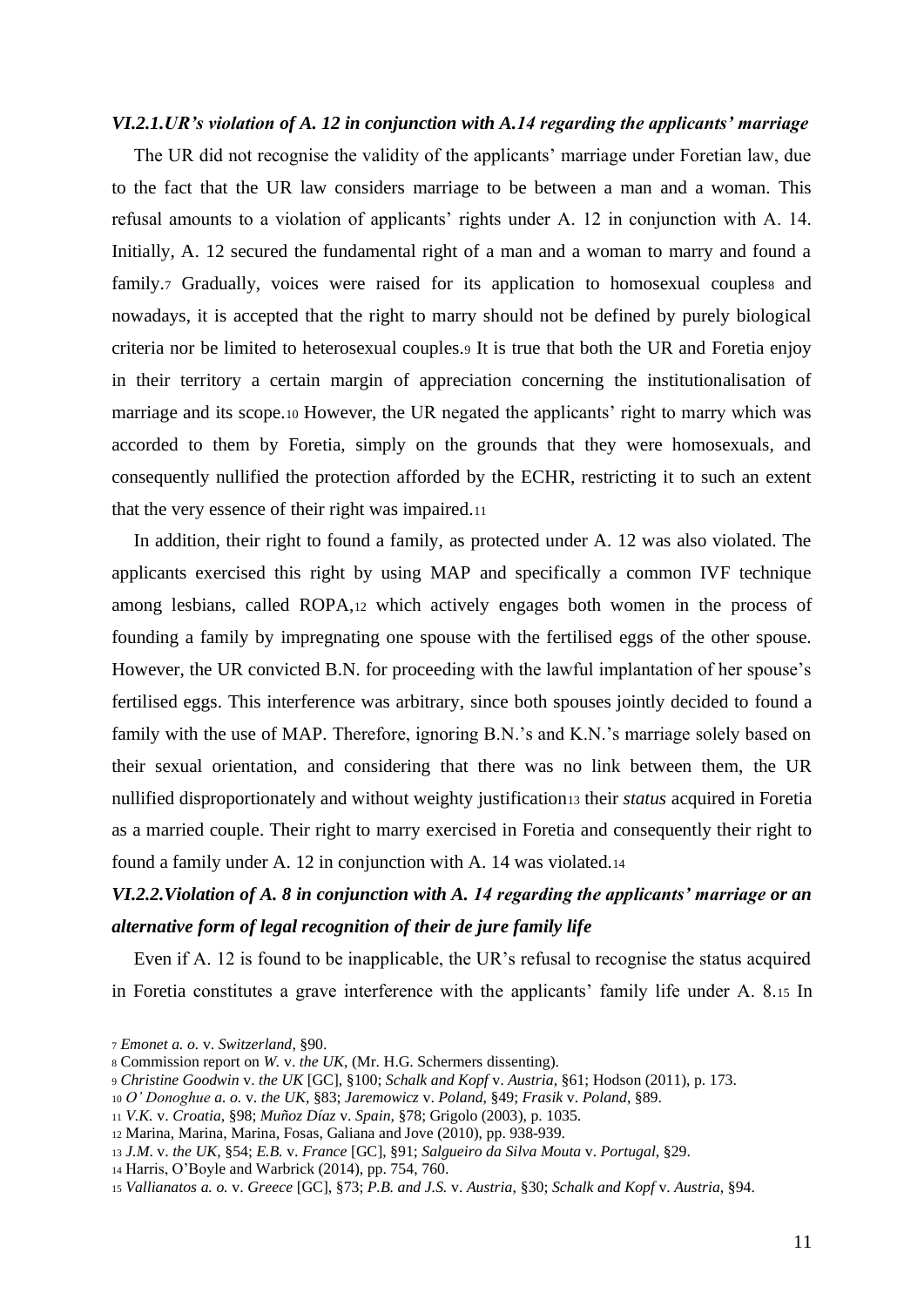essence, the applicants are in an analogous situation to the ones in *Wagner and J.M.W.L*. v. *Luxembourg*. *Mutatis mutandis,* the denial of *exequatur* of the foreign act due to the absence in the *lex fori* of provisions to recognise the particular family bond, is an unreasonable denial of the cross-border continuity of their legal status.<sup>16</sup> Such an interference was not justified under A. 8§2. B.N. and K.N. are in a comparable situation to any heterosexual couple married abroad as regards their need for protection of their relationship and they legitimately and reasonably expected to be treated as a married couple without discrimination to their gender.<sup>17</sup> The interference wasn't necessary in a democratic society in the absence of a pressing social need and of relevant and sufficient reasons of the decision to justify it. Merely recognising the validity of the applicants' marriage would in no way endanger the legitimate aim, namely the protection of the traditional family, nor would it be disproportionate to this aim, given the particularities of the case.<sup>18</sup> However, neither traditional values, nor the rules of "dominant culture" can be invoked to justify any form of discrimination.<sup>19</sup> Therefore, the denial of the UR to recognise their marriage breaches their right to family life under A. 8.

In any case, B.N. and K.N.'s relationship should have been awarded some other form of legal recognition, applied to same-sex couples, in order for the family life of the applicants to be protected in terms of UR's constitutional protection of family life.<sup>20</sup> Homosexuals are as capable as heterosexuals to form a stable committed relationship and consequently, have an interest in having their relationship officially recognised by the UR.<sup>21</sup> Emphasis shall be added to the uncontested evidence of a continuing European trend (25 out of 47 member states) in favour of social acceptance and legal recognition of same-sex couples.<sup>22</sup> The UR does not foresee any form of legal recognition of domestic partnership, whether heterosexual or same-sex, while the law only extents marriage to heterosexuals. The Court in its established jurisprudence has stated that States enjoy a narrow margin of appreciation with respect to discrimination on grounds of sexual orientation 23 and that there is a discriminatory treatment when failing "to treat differently persons whose situations are significantly

<sup>16</sup> *Mennesson* v. *France*, §49; *Negrepontis-Giannisis* v. *Greece,* §58; *Wagner and J.M.W.L.* v. *Luxembourg*, §§123, 132-135; *Hussin* v. *Belgium* (dec.); Gallo, Paladini and Pustorino (2014), pp. 359-361.

<sup>17</sup> *Gas and Dubois* v. *Franc*e, §58; *P.B. and J.S.* v. *Austria*, §47; Vaigė (2012) p. 765.

<sup>18</sup> *Hämäläinen* v. *Finland* [GC], §108; *Kozak* v. *Poland*, §91; *Karner* v. *Austria*, §37.

<sup>19</sup> CoE/CM/ Rec. (2010), Preamble.

<sup>20</sup> CoE 1474 (2000), A. 11.iii.i.; CoE, (2011), p. 13.

<sup>21</sup> *Vallianatos a. o.* v. *Greece* [GC], §78, *Schalk and Kopf* v. *Austria*, §9 (Rozakis, Spielmann, Jebens dissenting); Rob (2014), pp. 261-262.

<sup>22</sup> ILGA-Europe, Annual Review of the Human Rights Situation of LGBTI in Europe (2014); Trispiotis (2014), p. 348.

<sup>23</sup> *J.M.* v. *the UK*, §54; *P.B. and J.S.* v. *Austria*, §42; *Kozak* v. *Poland*, §92; *Karner* v. *Austria*, §41.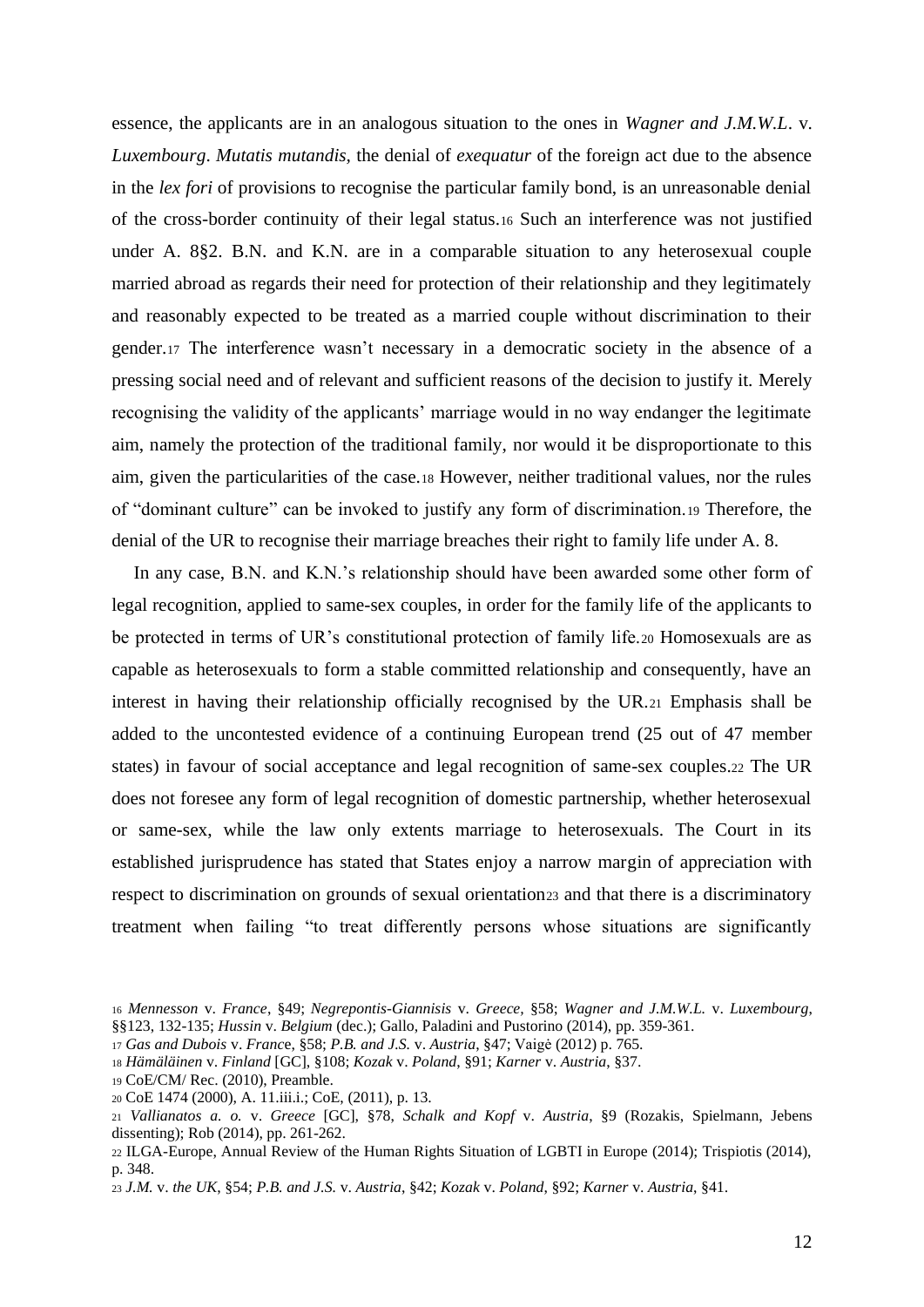different."<sup>24</sup> The UR cannot claim to have acted for the sake of traditional family, the special status of which is not impaired by granting rights and benefits to same-sex couples.<sup>25</sup>

A valid marriage or partnership gives rise to personal, social and legal consequences, specifically designed to protect the couple and their potential offspring.<sup>26</sup> The refusal of the UR to provide applicants with a legal form of recognition entails a denial to acknowledge the legal consequences that stem from a valid marriage or a registered partnership, such as property rights and legal guardianship.<sup>27</sup> As the UR law stipulates, community of property applies to married couples. The couple decided that B.N. was to be impregnated since K.N. being the main income provider of their family, wanted to carry on with her professional activity. Therefore, B.N. who had access to the bank account of her spouse legitimately expected that this financial situation would not change, especially after the birth of two children. Furthermore, K.N.'s parents had no right to initiate proceedings to evict her and the twins from the family and matrimonial home thus putting them in a precarious situation.

## <span id="page-12-0"></span>*VI.3.UR's violation of K.N.'s private life under A. 8 regarding her legal guardianship*

K.N.'s legal guardianship should have been awarded to B.N. given their marriage in Foretia and not to her parents as the courts ruled.<sup>28</sup> Indeed, the courts were aware of the fact that K.N.'s parents had showed a profound disrespect for their daughter's wishes and engagements prior to the accident and that they had not acted with diligence nor had considered K.N.'s paramount interests.<sup>29</sup> Therefore, the UR interfered with K.N.'s right to private life which entails, amongst others, her right to develop and establish relationships with others as well as, the right to personal development and self determination.30

The interference was not in accordance with the law.<sup>31</sup> The UR Civil Code does not impose an express obligation for the guardian to take into account the will of the ward. However, interpreted *in fine*, the UR law's aim is to provide incapacitated persons with adequate protection through a form of substituted judgment, which promotes the ward's selfdetermination and well-being.<sup>32</sup> The aforementioned purpose was not fulfilled in K.N.'s case.

- <sup>24</sup> *Pretty* v. *the UK*, §87; *Thlimmenos* v. *Greece* [GC], §44.
- <sup>25</sup> Scherpe (2013), p. 92.
- <sup>26</sup> *Korosidou* v. *Greece*, §70; *Muñoz Díaz* v. *Spain*, §78; *Burden* v. *the UK* [GC], §63.
- <sup>27</sup> UN A/HRC/19/41 (2011), §69.

- <sup>30</sup> *I.B.* v. *Greece*, §67; *Costa and Pavan* v. *Italy*, §48; *Schüth* v. *Germany*, §53.
- <sup>31</sup> *Michaud* v. *France*, §94; *Kruslin* v. *France*, §27.

<sup>28</sup> *Case*, §28.

<sup>29</sup> CoE/CM/Rec. (1999) 4, Principles 8, 9; IGN, Yokohama Declaration (2010), I, A. 4; Coe/CommDH, Who gets to decide? (2012), p. 20.

<sup>32</sup> National Guardianship Association, Standards of practice (2013), Standard 7, III, (B); ICCPR (1966), A. 1§3.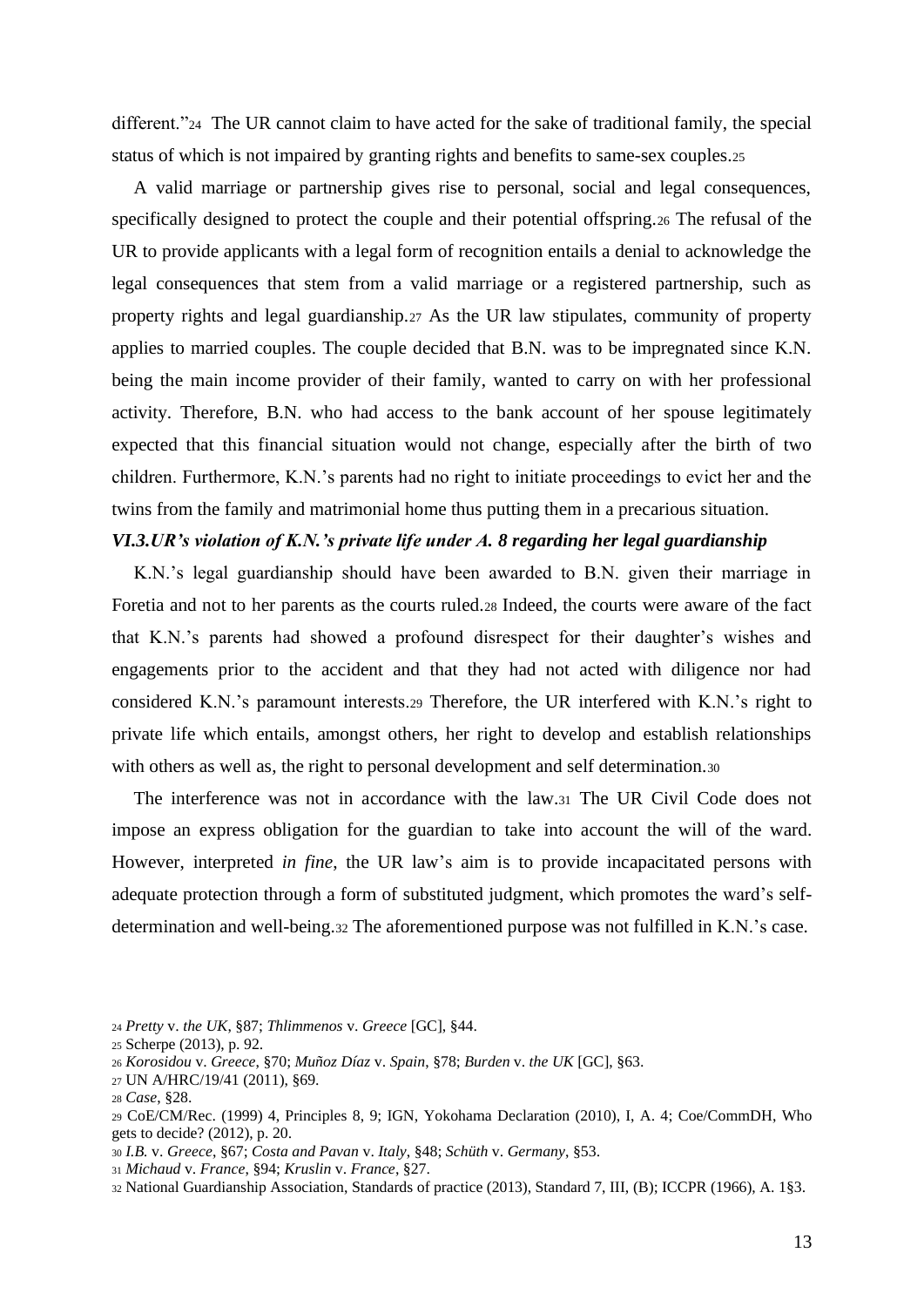The protection that the UR pursued to provide to K.N. was disproportionate since the national courts could have opted for a less restrictive alternative.<sup>33</sup> B.N. being in a relationship with K.N. for six years and taking into consideration the estrangement of the latter from her parents, is the most suitable person to protect K.N.'s interests to the greatest extent possible.<sup>34</sup> K.N.'s relationship with her parents had deteriorated as they had rejected her due to her homosexuality. Not only did they attempt to destroy their daughter's fertilized eggs but also they denied B.N. access to K.N.'s hospital room, acting against her wishes. In addition, the impugned interference was unnecessary in the democratic society of the UR.<sup>35</sup> There was no pressing social need not to grant the legal guardianship of an incapacitated person to her spouse and the decision-making process did not afford due respect for the interests of K.N. since her views were not taken into account.<sup>36</sup>

The UR's margin of appreciation is narrow since the right at stake, i.e. K.N.'s selfdetermination and maintenance of relationship with her spouse is crucial to the effective enjoyment of her fundamental rights under A. 8.<sup>37</sup> Thus, the UR inexcusably violated K.N.'s right to have her private life and personal choices respected.

#### <span id="page-13-0"></span>*VI.4.1. UR's arbitrary interference with B.N.'s reproductive rights under A. 8§1*

The right to private life and self-determination was further violated in B.N.'s case when the domestic Court of Appeal convicted her for carrying on with her decision to become a mother. The notion of "private life" encompasses, *inter alia*, the right to respect for both the decisions to have and not to have a child.<sup>38</sup> Particularly, reproductive rights rest on the recognition of the basic right of all couples and individuals to decide freely the spacing and timing of their children.<sup>39</sup> Consequently, the decision of spouses or a cohabitating couple to conceive a child and to make use of MAP for that purpose falls within the scope of A. 8.<sup>40</sup> Egregiously, the domestic courts convicted B.N. and ordered her to pay a fine and damages.

#### <span id="page-13-1"></span>*VI.4.2. UR's interference cannot be justified under A. 8§2*

This interference does not meet the conditions of A. 8§2. Since the special law regulating MAP has not yet been adopted by the UR recourse should be had to the Oviedo Convention. According to the latter, any intervention in the medical field shall be carried out following a

<sup>33</sup> Arai (1998), p. 45.

<sup>34</sup> Hayden (1995), p. 45; Then (2013), p. 141.

<sup>35</sup> *Berger-Krall a. o.* v. *Slovenia*, §268; *Maskhadova a. o.* v. *Russia*, §221.

<sup>36</sup> *Taşkın a. o.* v. *Turkey*, §118.

<sup>37</sup> *Winterstein a. o.* v. *France*, §76; *Yordanova a. o.* v. *Bulgaria*, §118.

<sup>38</sup> *E.B.* v. *France* [GC], §43; *Dickson* v. *the UK* [GC], §66; *Evans* v. *the UK* [GC], §71.

<sup>39</sup> UN/ICPD, Report of the ICPD (1994), Chapter VII., 7.3; CEDAW (1979), A. 16(e).

<sup>40</sup> *Knecht* v. *Romania*, §54; *S.H. a .o.* v. *Austria* [GC], §82; *Artavia Murillo a. o.* v. *Costa Rica*, §146.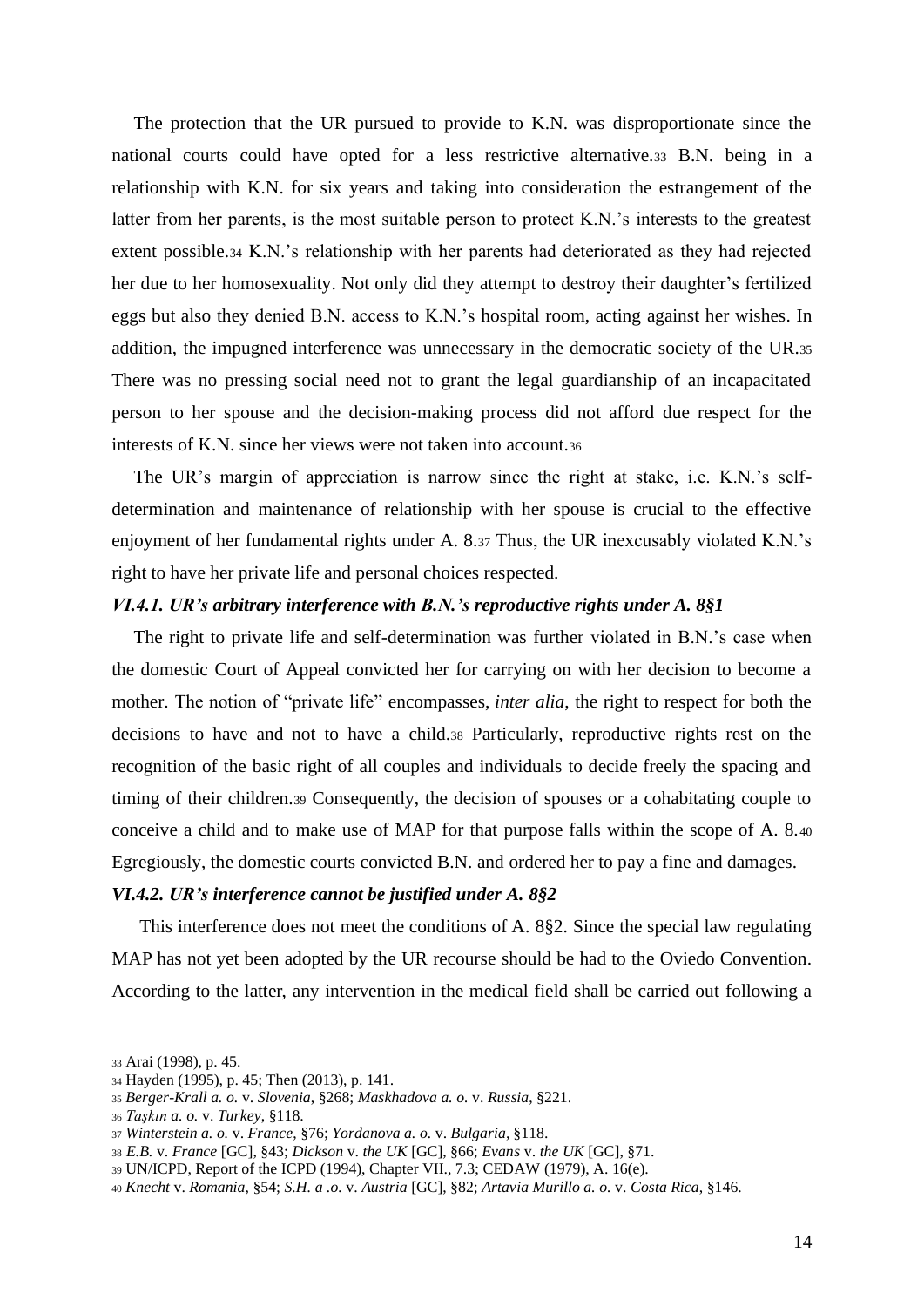free and informed consent.<sup>41</sup> In the instant case, both B.N. and K.N. had given their consent for the harvest of the eggs and their implantation to B.N. on 25 November 2012. Therefore, B.N. exercised her lawful right to become a mother based on her spouse's previous consent and as such the legal basis of the proceedings renders unjustified the conviction of B.N..

Furthermore, the domestic court failed to strike a proportionate balance between the legitimate aim pursued and the means employed.<sup>42</sup> Specifically, it attempted to protect K.N.'s right not to become a parent by interfering with B.N.'s right to become a parent. The Court reiterates that when a conflict between two equally protected rights occurs, the State must choose adequate means to reach a fair balance. <sup>43</sup> However, the Court of Appeal failed to take into consideration the fact that there has been absolutely no conflict between the rights of B.N. and K.N. since they jointly decided to have a child. K.N. was committed to the procedure and had paid for all the required expenses. There was no retraction of her will and so there was no need for B.N. to pay damages.

Furthermore, the impugned interference was unnecessary in a democratic society given the absence of sufficient reasons to justify it.<sup>44</sup> The Court of Appeal delivered its decision based on the order of destruction of the fertilized eggs, requested by K.N.'s parents. However, even if a patient may freely withdraw his given consent, "the same right must not apply to an authorization given by a third-party for an intervention, which should be retractable only if this is in the interest of the person who originally contested".<sup>45</sup> In this particular situation, only K.N. could have withdrawn her consent and not her parents who acted against her best interests and wishes. Notwithstanding the above, B.N. proceeded with the implantation before an enforceable order for the destruction had been served on the clinic.

Additionally, the UR exceeded its margin of appreciation, the breadth of which is restricted where a particularly important facet of an individual's existence or identity is at stake.<sup>46</sup> B.N.'s reproductive rights derive from the hard core of her right to respect for private life and as such, her decision to have a child with her spouse should have been respected.<sup>47</sup>

<sup>41</sup> Biomedicine Convention (1997), Chapter II, A. 5. UNESCO, Universal Declaration on Bioethics and Human Rights (2005), A. 6§1; Robertson (2003), pp. 1849, 1867.

<sup>42</sup> *Mennesson* v. *France*, §50*.*

<sup>43</sup> *Fernández Martínez* v. *Spain* [GC], §123; *Chassagnou a. o.* v. *France* [GC], §113.

<sup>44</sup> *S. and Marper* v. *the UK* [GC], §101; *Johansen* v. *Norway*, §64.

<sup>45</sup> CoE, Explanatory Report on the Convention Of Human Rights and Biomedicine (1996), §48.

<sup>46</sup> *M.K.* v. *France*, §31; *A, B and C* v. *Ireland* [GC], §232.

<sup>47</sup> FIGO, Ethical Issues in Obstetrics and Gynecology (2012), p. 15.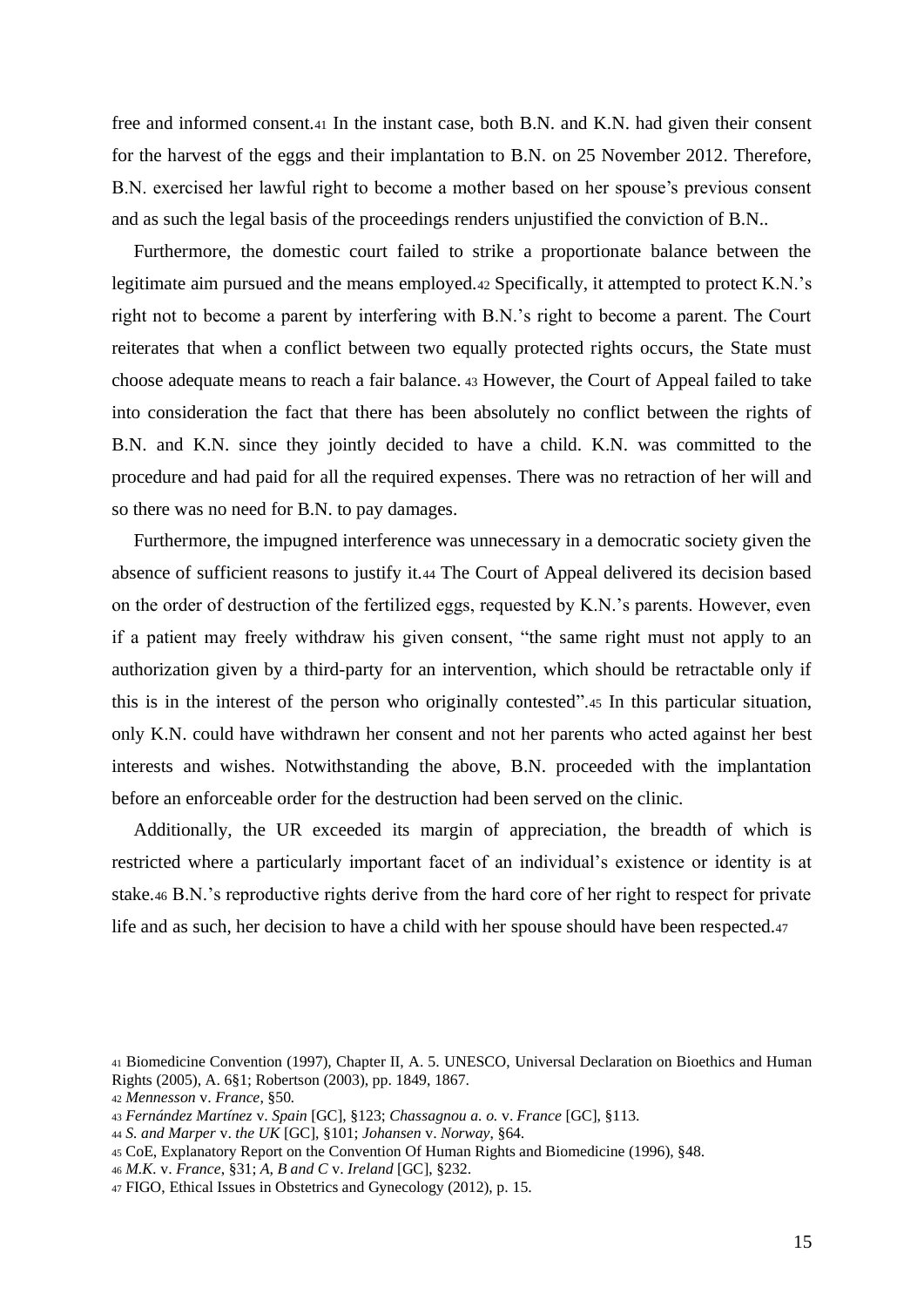# <span id="page-15-0"></span>*VI.5.1.UR's arbitrary interference with B.N. and K.N.'s parental rights under A. 8§1 in conjunction with A. 14*

The applicants' right to family life under A. 8§1 was infringed upon by the courts' refusal to recognise both of them as parents of the twins, which were born during their parents' valid marriage that the UR should have taken into account as elaborated above. This marriage is sufficient to trigger the protection of A.8 for all those involved, including the children, which should be considered members of the family *ipso jure* from their birth.<sup>48</sup> When the UR deprived B.N. of her parental rights, it disregarded this family life on terms of the applicants' homosexuality and thus without weighty reasons it held a difference in treatment between the applicants and different-sex married couples, whose family is protected.<sup>49</sup> Even if B.N. applied for adoption of her spouse's biological children or established her parenthood in Foretia as the Supreme Court suggested, her attempt would be hindered by the discriminatory approach to the applicants' marriage.

Even if the applicants' marriage cannot be recognised in the UR, B.N. and K.N. are in a *de facto* long term relationship, amounting to a *de facto* family life, as they have been cohabiting since 2008 and K.N. financially supported their family.<sup>50</sup> Their relationship is protected under A. 8 since the current notion of family life includes same-sex couples, living in a stable *de facto* partnership.<sup>51</sup> Furthermore, they jointly decided to become parents and began procedures for this purpose, thus confirming their mutual commitment.<sup>52</sup> The twins born in this relationship are *ipso jure* part of this family from the moment of their birth, despite the fact that at that time the parents were no longer cohabiting due to K.N.'s hospitalisation.<sup>53</sup> The denial of parental rights to the applicants as *de facto* partners, constituted a differential treatment compared to parents of a child born of a marriage based relationship.<sup>54</sup>

The domestic courts failed to evaluate the particularities of the applicants' case that demanded protection under A.8. The applicants had applied jointly to have a child through MAP and B.N. acted as the twins' co-parent in every respect before and after their birth, and established a strong emotional bond, which is central to the parent-child relationship.<sup>55</sup> Most importantly, B.N. gave birth to the twins, which constitutes a distinguishing feature of this

<sup>48</sup> *Al-Nashif v. Bulgaria*, §112; *Berrehab v. the Netherlands*, § 21; ECHR, Protocol No 7, A. 5.

<sup>49</sup> *E.B.* v. France, §91; Salgueiro *Da Silva Mouta v. Portugal*, §36.

<sup>50</sup> *Kroon a. o.*v. *the Netherlands*, §30; *Keegan* v. *Ireland,* §44; *Nylund* v. *Finland* (dec.).

<sup>51</sup> *Vallianatos a. o.* v. *Greece* [GC], §73; *Schalk and Kopf* v. *Austria*, §91.

<sup>52</sup> *X, Y and Z* v*. the UK* [GC], §36; Shultz (1990), pp. 322-323.

<sup>53</sup> *X a. o.* v. *Austria* [GC], §96; *Al-Nashif* v. *Bulgaria*, §112; *Berrehab* v. *the Netherlands*, §21.

<sup>54</sup> *Sahin* v. *Germany* [GC], §94; *Şerife Yiğit* v. *Turkey* [GC], §79.

<sup>55</sup> *X, Y and Z* v. *the UK* [GC], §37; *Margareta and Roger Andersson* v. Sweden, §72; Marckx v. *Belgium*, §31.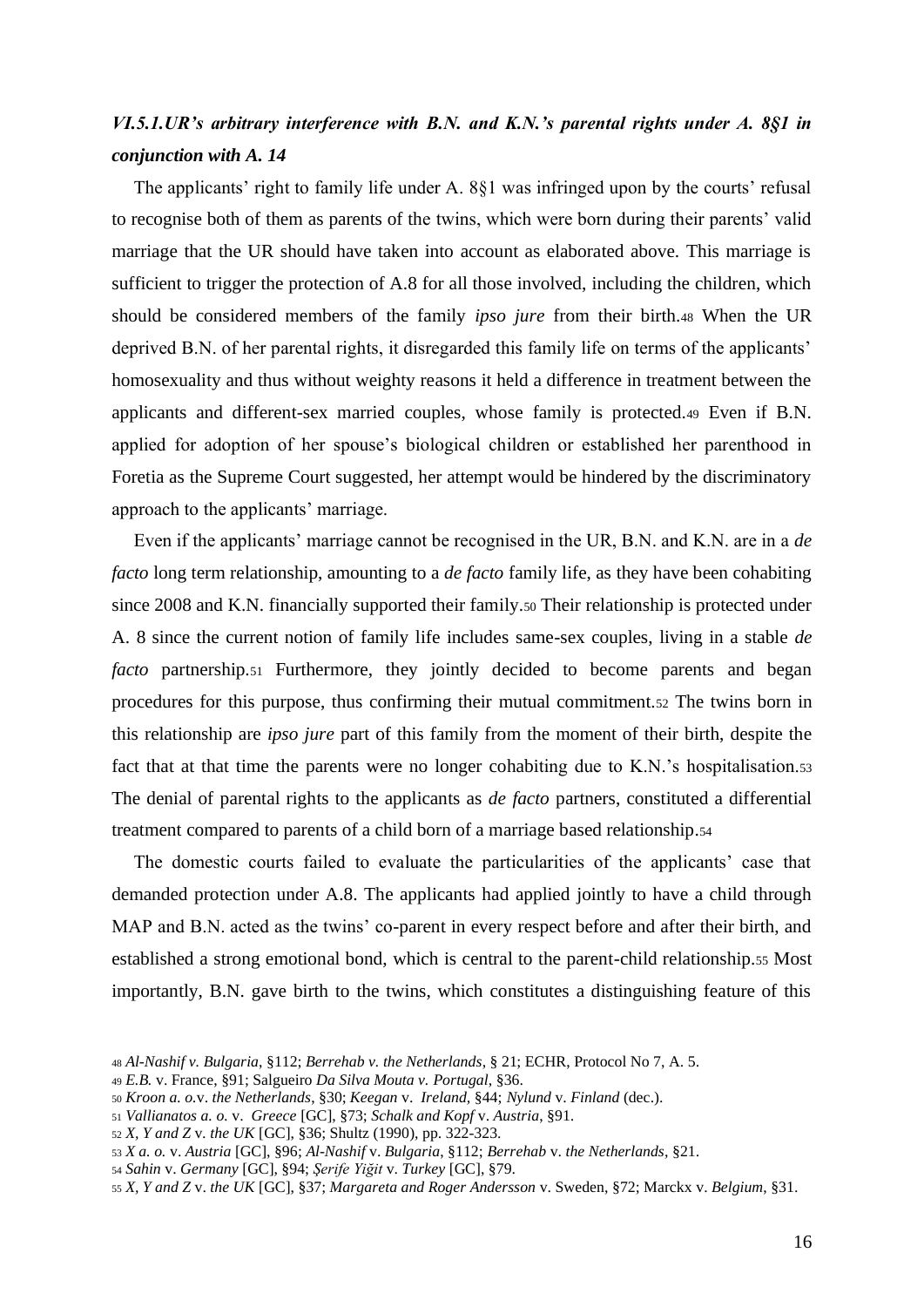case in relation to other cases regarding same-sex partners wishing to obtain parental rights over the partner's biological child. Hence, these strong family ties linking B.N. and the twins should have been formalised along with K.N.'s.<sup>56</sup> The fact that they were not, constitutes a severe interference with their right to family life, whose notion is an autonomous concept and as such, it must be interpreted independently of national law.<sup>57</sup> Given that the ECHR is a living instrument to be interpreted under the light of present day conditions, UR should have taken into account, that the applicants' 'alternative' family reflects the rapid social developments, namely children born through ROPA and raised in LGBT families.<sup>58</sup>

## <span id="page-16-0"></span>*VI.5.2. UR's interference cannot be justified under A.8§2*

This interference was not justified under A. 8§2. The impugned measure was not compatible with the rule of law.<sup>59</sup> UR Civil Code stipulates that motherhood is established through the fact of birth, incorporating the maxim "*mater semper certa est"*, which indicates that family life exists between the woman giving birth and a genetically unrelated child.<sup>60</sup> Moreover, given the fact that the UR has not regulated surrogacy contract, no derogation from the above rule is excused. This legislation was definitely accessible to B.N. as well as precise enough in order for her to foresee its applicability,<sup>61</sup> and legitimately expect being declared as the mother of the twins to whom she gave birth. Therefore, under no legal basis could the UR deprive her of her relevant right.

Although UR's objective was to protect K.N.'s and the twins' interests, the interference with B.N.'s rights was disproportionate.<sup>62</sup> There is no conflict between the applicants' parental rights, since they both intended to be parents, without annulling each other's parental status.<sup>63</sup> Moreover, the UR's interference was unnecessary in a democratic society, since its two hallmarks of tolerance and broadmindedness incline against the justifiability of interferences towards the right of a same-sex couple to become parents.<sup>64</sup> Parental rights concern an intimate facet of their identity,<sup>65</sup> therefore limitations on these rights require a stricter scrutiny and entail a narrow margin of appreciation, since there is the danger of

<sup>60</sup> *Marckx* v. *Belgium*, §§31, 39.

<sup>62</sup> *Mennesson* v. *France*, §50.

<sup>56</sup> European Social Charter (revised) (1996), A. 16; ICCPR (1966), A. 23 §1.

<sup>57</sup> *Mazurek* v. France, §52; Van Dijk, Van Hoof, Van Rijn and Zwaak (2006), p. 690.

<sup>58</sup> *Vallianatos a. o.* v. *Greece* [GC], §84; Hodson (2012), pp. 504-505.

<sup>59</sup> *Kruslin* v. *France,* §27.

<sup>61</sup> The Sunday Times v. *the UK (no 1)*, §49; Harris, O'Boyle and Warbrick (2014), p. 507

<sup>63</sup> *K.A.B.* v. *Spain*, §89; *Keegan* v. *Ireland*, §45; Pettiti (1999), p. 115.

<sup>64</sup> CRC (1989), A. 2 §2; *Dudgeon* v. *the UK*, §53; *Handyside* v. *the UK*, §49.

<sup>65</sup> *Evans* v. *the UK* [GC], §77; *Winterstein a. o.* v*. France*, §76; Yourow (1996), pp.189-193.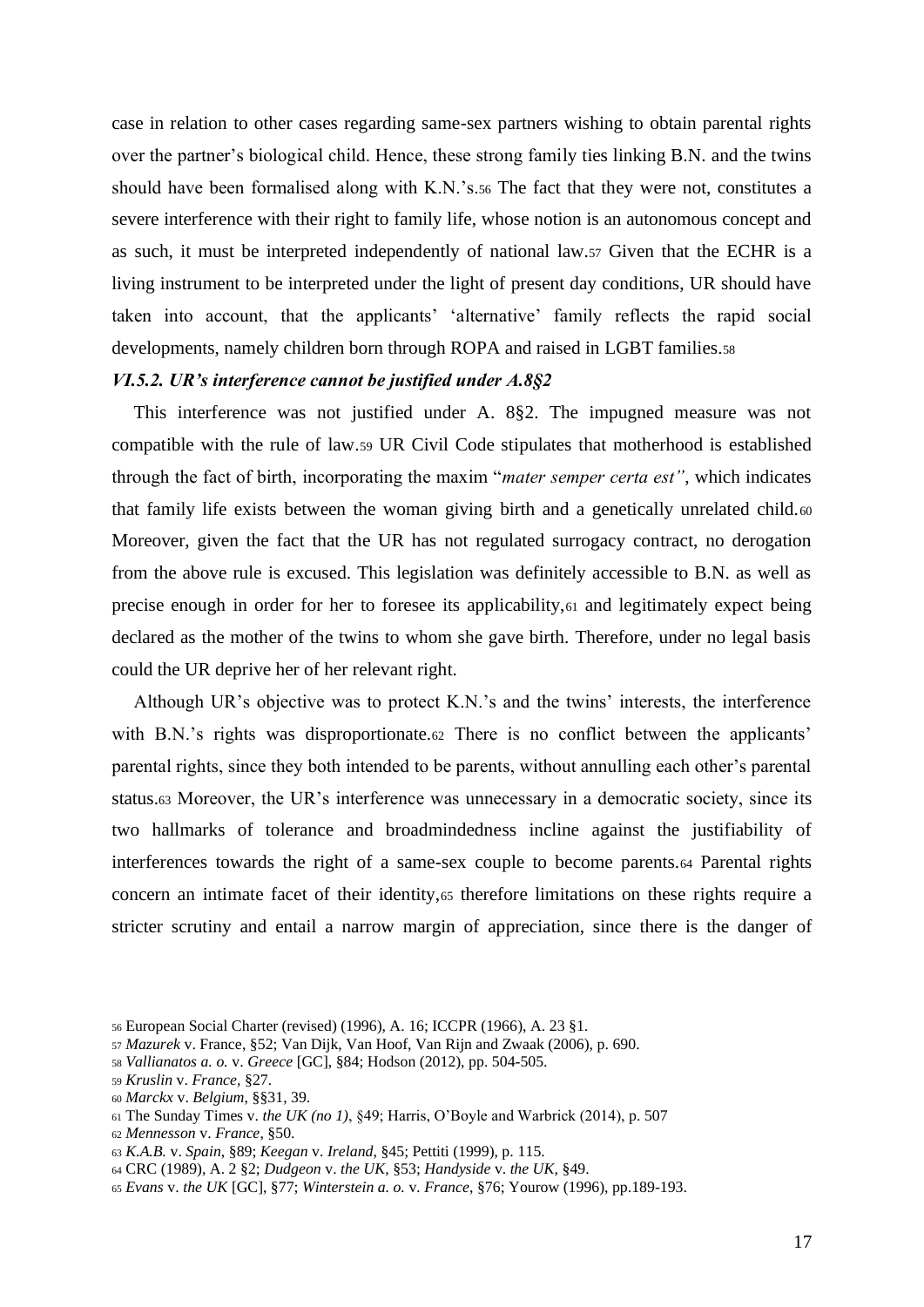curtailing the family relations.<sup>66</sup> In fact, the problem appears to be the blanket prohibition on same-sex couples' joint parental rights, which regulates all situations according to one standard so rigidly it becomes disproportionate,<sup>67</sup> without taking the necessary steps to support and promote their common responsibilities in raising their children.68

The UR's denial to acknowledge the twins' legal relationship with their parents was not an appropriate measure to protect their best interests, which should be taken into consideration, since they are directly affected.<sup>69</sup> Awarding legal recognition to both their parents, regardless the latter's sexual orientation, ensures better safeguards to them, such as inheritance, maintenance and property rights.<sup>70</sup> Although the Supreme Court referred to the fact that B.N. had raised them so far and it was to their best interest to stay with her, it refused to recognise her as a second parent, devaluing their close personal ties,<sup>71</sup> separating their family and violating the twins' rights to identity.<sup>72</sup> The courts recognised only K.N.'s parental status, relying only on her mere biological kinship with the twins and completely ignoring factual elements indicating a strong family bond arising from B.N.'s caring parental role.<sup>73</sup> Granting B.N. their temporary guardianship only, with no obligations or parental rights *vis-à-vis* the twins, the UR jeopardised their legal security and full enjoyment of their family rights given that the highly probable death of K.N. would initiate a new trial, which could alter their guardianship, perturbing their lives once again. Particularly since the twins' best interests are overriding, even depriving K.N. of her parental rights would be justified, given her inability to take care of them and the consequent lack of close personal ties.<sup>74</sup> Hence, UR severely violated the applicants' right regarding their family life.

#### <span id="page-17-0"></span>*VI.5.3. UR's failure to comply with the positive obligations regarding family life under A. 8*

Furthermore, UR failed to comply with its positive obligations to protect B.N.'s family life with the twins.75 The domestic court, appointing B.N. with temporary guardianship over her children deprives them of the chance to lead a normal family life and renders impossible the

<sup>70</sup> *X a. o.* v. *Austria* [GC], §145; *E.B. v. France* [GC], §77; Vaigė (2012), p. 762; Pettiti (1999), p. 317.

<sup>66</sup> *Anayo* v. *Germany*, §66; *Sahin* v. *Germany* [GC], §65; *T.P. and K.M.* v*. the UK* [GC], §71.

<sup>67</sup> *Gas and Dubois* v. *France*, (Villiger dissending) p. 25; *Anayo* v. *Germany*, §§67, 69.

<sup>68</sup> European Social Charter (revised) (1996), A. 17; CRC (1989), A. 18; ICCPR (1966), A. 23 §1.

<sup>69</sup> CRC (1989), A. 3; European Convention on the exercise of children's rights (1996), A. 6. (a); CoE CM/Rec (2010)5, §23; CoE, Strategy for the rights of the child (2011), pp. 4-5; Van Bueren (2007), pp. 33, 26.

<sup>71</sup> *Anayo* v. *Germany*, §57; K*. and T.* v. *Finland* [GC], §150; *Eski* v. *Austria*, §39.

<sup>72</sup> CRC (1989), A. 7, 8, 16; PACE Res/1728 (2010), §§16.10; *Atala Riffo a. daughters* v. *Chile*, §178.

<sup>73</sup> *L.* v. *the Netherlands*, §§36, 37.

<sup>74</sup> CRC (1989), A. 9; *Nuutinen* v. *Finland*, §128; *Johansen* v. *Norway,* §78; CRC, General Comment No. 14 (2013); CoE, Meeting the needs of children, (2008), p. 16.

<sup>75</sup> *Tocarenco v. the Republic of Moldova*, §51; *Jeunesse v. the Netherlands* [GC], §106.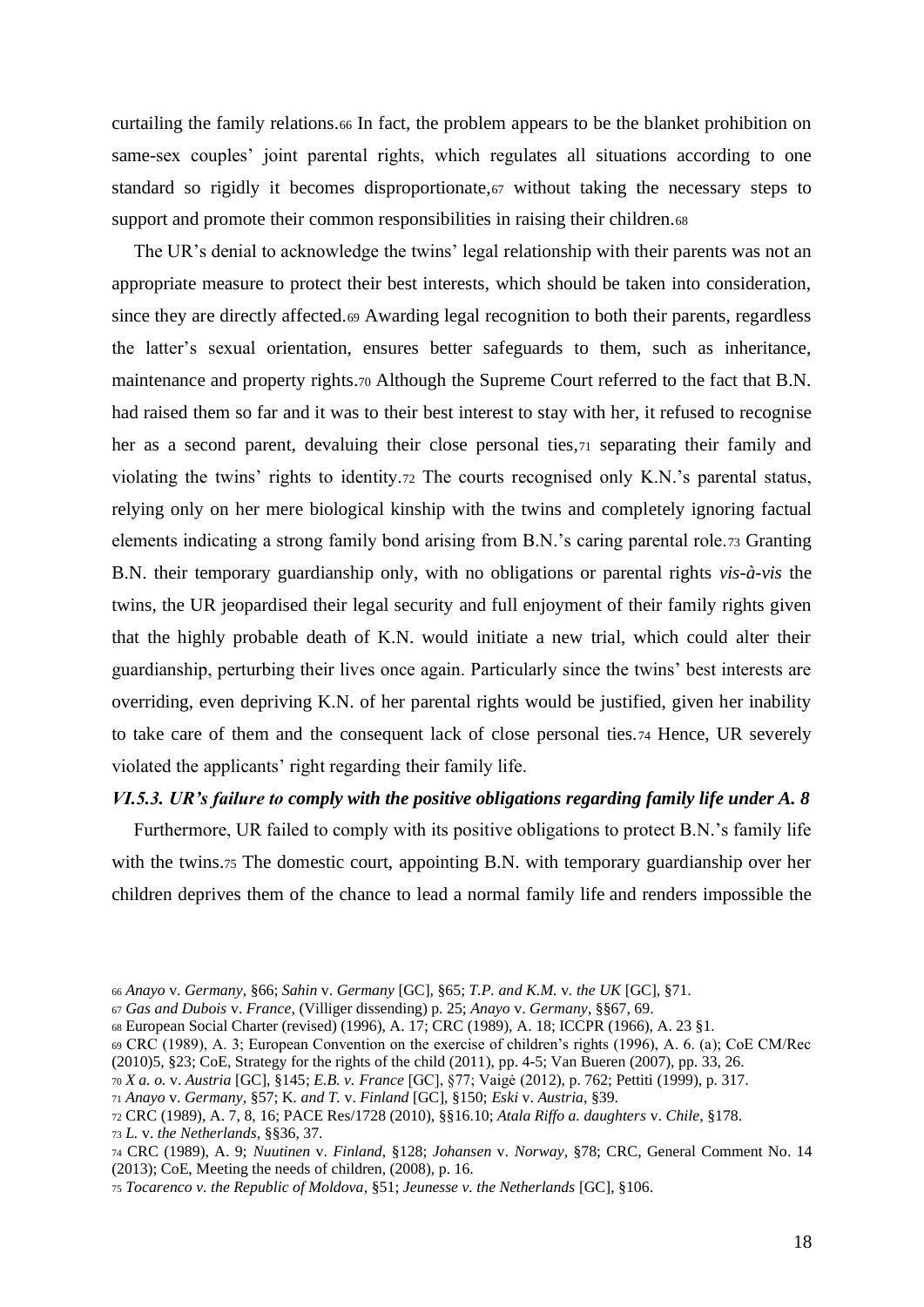successful integration of the twins in their family.<sup>76</sup> The UR's unwillingness to acknowledge the legal bonds between B.N. and the twins places them in a precarious position and endangers the development of the existing family ties between them.<sup>77</sup> Consequently, UR's acts and omissions led to a breach of B.N.'s right to respect for family life.

#### <span id="page-18-0"></span>*VI.6. UR's violation of B.N.'s rights under A. 6 due to the reclassification of the charge*

K.N.'s parents submitted a criminal complaint against B.N. for theft of her spouse's eggs. Both the Prosecutor and the First instance court acquitted her. The Utopolis Court of Appeal overturned the previous judgment and by reassessing the facts, held B.N. innocent for the crime of theft, whereas she was found guilty for the offence of disrespecting a court order. Altering the criminal charge, without B.N.'s prior notification, constitutes a profound violation of A.  $6 \n$1$  and  $\$3$  (a) and (b).

Under A. 6§3 (a), procedural justice presupposes precise and complete information to be given on the acts the accused allegedly committed as well as on the legal characterisation of these acts.<sup>78</sup> In criminal matters, these procedural safeguards are an essential prerequisite for ensuring the adversarial principle, the principle of equality of arms and the right to a fair hearing guaranteed in A. 6§1.<sup>79</sup> In the present case, the substantially different nature of the two offences deprived B.N. of her chance to be informed in detail of the nature and cause of the new accusation and the right to prepare her defence effectively and in a good time.<sup>80</sup> She only learnt of the re-characterisation of the facts through the court's decision, when, plainly, it was too late for her to contest it.<sup>81</sup> In light of the above, there has been a violation of A. 6§3 (a) and (b) of the ECHR, taken together with A. 6§1.

#### <span id="page-18-1"></span>*VI.7. Imminent risk of violation of K.N.'s right to life under A. 2*

K.N. was put on life support following the road accident of 20 November 2012 and in July 2014 she was declared as being in a PVS. On 14 August 2014, a medical report stating that there were no chances of K.N. recovering was issued and thus life support could be withdrawn after the parents' consent, in accordance with the UR law.

The applicants argue that the national law giving power to the legal guardians of an incapacitated person to withdraw life support at any moment would expose legally incapacitated persons to a genuine and extremely serious danger. Indeed, it would cause K.N.

<sup>79</sup> *El Mentouf* v. *France*, §22; *Fitt* v. *the UK* [GC], §43.

<sup>76</sup>*Marckx v. Belgium*, §31; *Wagner and J.M.W.L. v. Luxembourg*, §119; *Kroon a. o. v. the Netherlands*, §32; *Keegan v. Ireland*, §50.

<sup>77</sup> *Harroudj v. France*, §41; *Emonet a. o. v. Switzerland*, §82; *Johnston a. o. v. Ireland*, §74.

<sup>78</sup> *Grande Stevens a. o.* v. *Italy*, §167; *Haxhia* v. *Albania*, §127; *Pelissier and Sassi* v. *France* [GC], §51.

<sup>80</sup> *Grande Stevens a. o.* v. *Italy*, §169; *Pelissier and Sassi* v. *France* [GC], §54, 62; Trechsel (2005), p. 195.